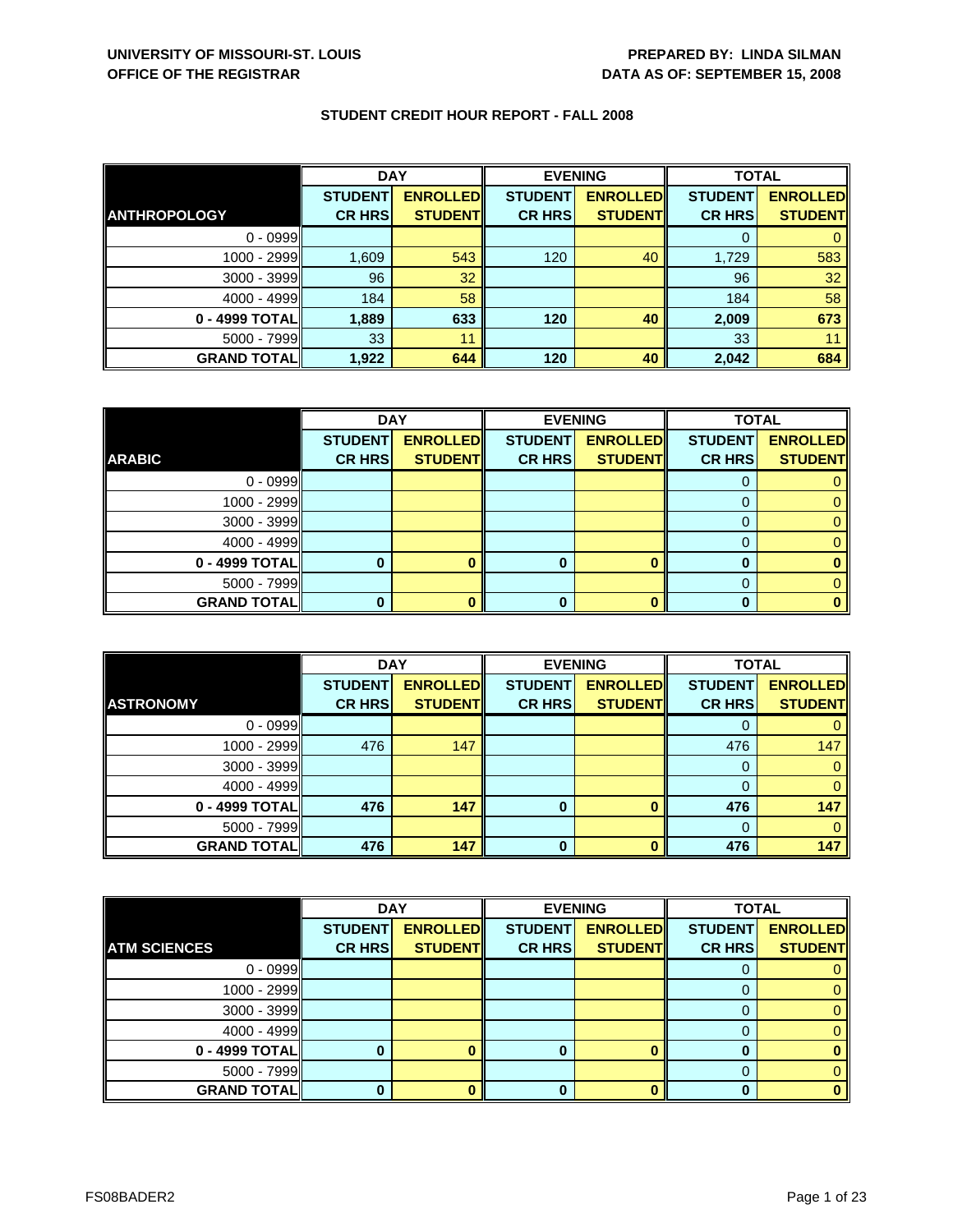|                    | <b>DAY</b>     |                 | <b>EVENING</b> |                 | <b>TOTAL</b>   |                 |
|--------------------|----------------|-----------------|----------------|-----------------|----------------|-----------------|
|                    | <b>STUDENT</b> | <b>ENROLLED</b> | <b>STUDENT</b> | <b>ENROLLED</b> | <b>STUDENT</b> | <b>ENROLLED</b> |
| <b>BIOLOGY</b>     | <b>CR HRS</b>  | <b>STUDENT</b>  | <b>CR HRS</b>  | <b>STUDENT</b>  | <b>CR HRS</b>  | <b>STUDENT</b>  |
| $0 - 0999$         |                |                 |                |                 |                |                 |
| 1000 - 2999        | 3,309          | 1,054           | 525            | 163             | 3,834          | 1,217           |
| 3000 - 3999        | 336            | 118             | 192            | 64              | 528            | 182             |
| $4000 - 4999$      | 607            | 225             | 428            | 137             | 1,035          | 362             |
| 0 - 4999 TOTAL     | 4,252          | 1,397           | 1,145          | 364             | 5,397          | 1,761           |
| $5000 - 7999$      | 533            | 214             |                |                 | 533            | 214             |
| <b>GRAND TOTAL</b> | 4,785          | 1,611           | 1,145          | 364             | 5,930          | 1,975           |

|                    | <b>DAY</b>     |                 | <b>EVENING</b> |                 | <b>TOTAL</b>   |                 |
|--------------------|----------------|-----------------|----------------|-----------------|----------------|-----------------|
|                    | <b>STUDENT</b> | <b>ENROLLED</b> | <b>STUDENT</b> | <b>ENROLLED</b> | <b>STUDENT</b> | <b>ENROLLED</b> |
| <b>CHEMISTRY</b>   | <b>CR HRS</b>  | <b>STUDENT</b>  | <b>CR HRS</b>  | <b>STUDENT</b>  | <b>CR HRS</b>  | <b>STUDENT</b>  |
| $0 - 0999$         |                |                 |                |                 |                |                 |
| 1000 - 2999        | 1,696          | 434             | 303            | 84              | 1,999          | 518             |
| $3000 - 3999$      | 118            | 53              | 44             | 26              | 162            | 79              |
| $4000 - 4999$      | 110            | 46              | 188            | 66              | 298            | 112             |
| 0 - 4999 TOTAL     | 1,924          | 533             | 535            | 176             | 2,459          | 709             |
| $5000 - 7999$      | 287            | 138             |                |                 | 287            | 138             |
| <b>GRAND TOTAL</b> | 2,211          | 671             | 535            | 176             | 2,746          | 847             |

|                    | <b>DAY</b>                      |                                   | <b>EVENING</b>                  |                                   | <b>TOTAL</b>                    |                                   |
|--------------------|---------------------------------|-----------------------------------|---------------------------------|-----------------------------------|---------------------------------|-----------------------------------|
| <b>CHINESE</b>     | <b>STUDENT</b><br><b>CR HRS</b> | <b>ENROLLED</b><br><b>STUDENT</b> | <b>STUDENT</b><br><b>CR HRS</b> | <b>ENROLLED</b><br><b>STUDENT</b> | <b>STUDENT</b><br><b>CR HRS</b> | <b>ENROLLED</b><br><b>STUDENT</b> |
|                    |                                 |                                   |                                 |                                   |                                 |                                   |
| $0 - 0999$         |                                 |                                   |                                 |                                   |                                 |                                   |
| $1000 - 2999$      | 141                             | 29                                |                                 |                                   | 141                             | 29                                |
| $3000 - 3999$      |                                 |                                   |                                 |                                   | 0                               | 0                                 |
| $4000 - 4999$      |                                 |                                   |                                 |                                   |                                 |                                   |
| 0 - 4999 TOTAL     | 141                             | 29                                | $\bf{0}$                        |                                   | 141                             | 29                                |
| $5000 - 7999$      |                                 |                                   |                                 |                                   |                                 |                                   |
| <b>GRAND TOTAL</b> | 141                             | 29                                | 0                               |                                   | 141                             | 29                                |

|                         | <b>DAY</b>     |                 | <b>EVENING</b> |                 | <b>TOTAL</b>   |                 |
|-------------------------|----------------|-----------------|----------------|-----------------|----------------|-----------------|
|                         | <b>STUDENT</b> | <b>ENROLLED</b> | <b>STUDENT</b> | <b>ENROLLED</b> | <b>STUDENT</b> | <b>ENROLLED</b> |
| <b>COMPUTER SCIENCE</b> | <b>CR HRS</b>  | <b>STUDENT</b>  | <b>CR HRS</b>  | <b>STUDENT</b>  | <b>CR HRS</b>  | <b>STUDENT</b>  |
| $0 - 0999$              |                |                 |                |                 | 0              | $\mathbf{0}$    |
| 1000 - 2999             | 477            | 159             | 141            | 47              | 618            | 206             |
| 3000 - 3999             |                |                 | 72             | 24              | 72             | 24              |
| $4000 - 4999$           | 181            | 61              | 111            | 37              | 292            | 98              |
| 0 - 4999 TOTAL          | 658            | 220             | 324            | 108             | 982            | 328             |
| $5000 - 7999$           | 277            | 93              |                |                 | 277            | 93              |
| <b>GRAND TOTAL</b>      | 935            | 313             | 324            | 108             | 1,259          | 421             |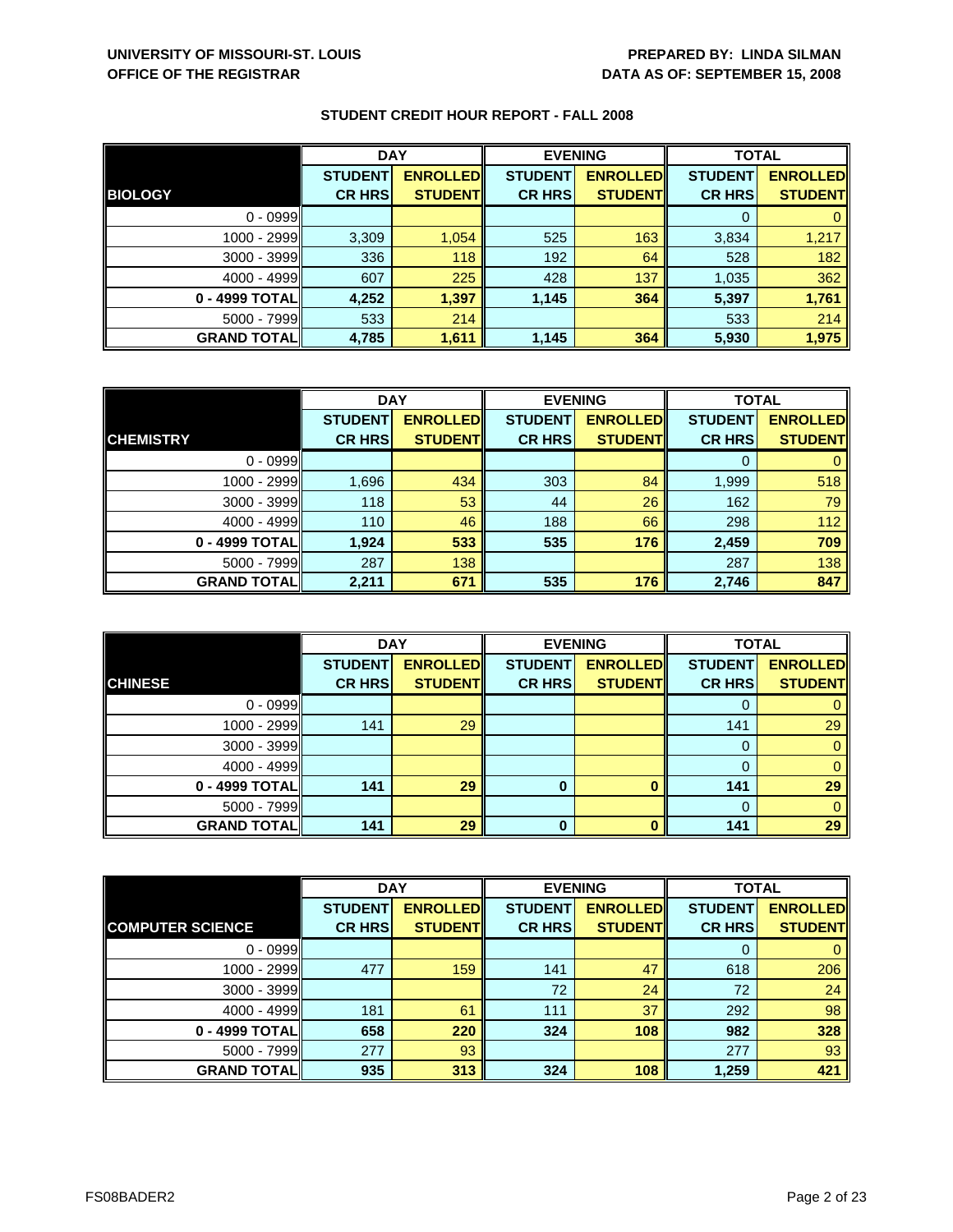|                         | <b>DAY</b>     |                 | <b>EVENING</b> |                 | <b>TOTAL</b>   |                 |
|-------------------------|----------------|-----------------|----------------|-----------------|----------------|-----------------|
|                         | <b>STUDENT</b> | <b>ENROLLED</b> | <b>STUDENT</b> | <b>ENROLLED</b> | <b>STUDENT</b> | <b>ENROLLED</b> |
| <b>CRIMINAL JUSTICE</b> | <b>CR HRS</b>  | <b>STUDENT</b>  | <b>CR HRS</b>  | <b>STUDENT</b>  | <b>CR HRS</b>  | <b>STUDENT</b>  |
| $0 - 0999$              |                |                 |                |                 |                |                 |
| 1000 - 2999             | 1,869          | 623             | 603            | 201             | 2,472          | 824             |
| 3000 - 3999             | 41             | 15              | 99             | 33              | 140            | 48              |
| $4000 - 4999$           | 477            | 159             | 90             | 30              | 567            | 189             |
| 0 - 4999 TOTAL          | 2,387          | 797             | 792            | 264             | 3,179          | 1,061           |
| $5000 - 7999$           | 327            | 108             |                |                 | 327            | 108             |
| <b>GRAND TOTAL</b>      | 2,714          | 905             | 792            | 264             | 3,506          | 1,169           |

|                    | <b>DAY</b>     |                 | <b>EVENING</b> |                 | <b>TOTAL</b>   |                 |
|--------------------|----------------|-----------------|----------------|-----------------|----------------|-----------------|
|                    | <b>STUDENT</b> | <b>ENROLLED</b> | <b>STUDENT</b> | <b>ENROLLED</b> | <b>STUDENT</b> | <b>ENROLLED</b> |
| <b>ECONOMICS</b>   | <b>CR HRS</b>  | <b>STUDENT</b>  | <b>CR HRS</b>  | <b>STUDENT</b>  | <b>CR HRS</b>  | <b>STUDENT</b>  |
| $0 - 0999$         |                |                 |                |                 |                |                 |
| 1000 - 2999        | 2,046          | 702             | 261            | 87              | 2,307          | 789             |
| 3000 - 3999        | 120            | 40              | 141            | 47              | 261            | 87              |
| $4000 - 4999$      | 185            | 56              | 45             | 15              | 230            | 71              |
| 0 - 4999 TOTAL     | 2,351          | 798             | 447            | 149             | 2,798          | 947             |
| $5000 - 7999$      | 78             | 26              |                |                 | 78             | 26              |
| <b>GRAND TOTAL</b> | 2,429          | 824             | 447            | 149             | 2,876          | 973             |

|                    | <b>DAY</b>     |                 | <b>EVENING</b> |                 | <b>TOTAL</b>   |                 |
|--------------------|----------------|-----------------|----------------|-----------------|----------------|-----------------|
|                    | <b>STUDENT</b> | <b>ENROLLED</b> | <b>STUDENT</b> | <b>ENROLLED</b> | <b>STUDENT</b> | <b>ENROLLED</b> |
| <b>ENGLISH</b>     | <b>CR HRS</b>  | <b>STUDENT</b>  | <b>CR HRS</b>  | <b>STUDENT</b>  | <b>CR HRS</b>  | <b>STUDENT</b>  |
| $0 - 0999$         |                |                 |                |                 |                |                 |
| 1000 - 2999        | 1,677          | 559             | 201            | 67              | 1,878          | 626             |
| 3000 - 3999        | 2,770          | 924             | 606            | 202             | 3,376          | 1,126           |
| $4000 - 4999$      | 845            | 284             | 63             | 21              | 908            | 305             |
| 0 - 4999 TOTAL     | 5,292          | 1,767           | 870            | 290             | 6,162          | 2,057           |
| $5000 - 7999$      | 507            | 169             |                |                 | 507            | 169             |
| <b>GRAND TOTAL</b> | 5,799          | 1,936           | 870            | 290             | 6,669          | 2,226           |

|                            | <b>DAY</b>     |                 |                | <b>EVENING</b>  | <b>TOTAL</b>   |                 |
|----------------------------|----------------|-----------------|----------------|-----------------|----------------|-----------------|
| <b>ENGLISH AS A SECOND</b> | <b>STUDENT</b> | <b>ENROLLED</b> | <b>STUDENT</b> | <b>ENROLLED</b> | <b>STUDENT</b> | <b>ENROLLED</b> |
| <b>LANGUAGE</b>            | <b>CR HRS</b>  | <b>STUDENT</b>  | <b>CR HRS</b>  | <b>STUDENT</b>  | <b>CR HRS</b>  | <b>STUDENT</b>  |
| $0 - 0999$                 |                |                 |                |                 |                |                 |
| $1000 - 2999$              |                |                 |                |                 | 0              |                 |
| $3000 - 3999$              | 132            | 44              |                |                 | 132            | 44              |
| $4000 - 4999$              | 268            | 91              |                |                 | 268            | 91              |
| 0 - 4999 TOTAL             | 400            | 135             | 0              |                 | 400            | 135             |
| $5000 - 7999$              | 8              | 4               |                |                 | 8              |                 |
| <b>GRAND TOTAL</b>         | 408            | 139             | 0              |                 | 408            | 139             |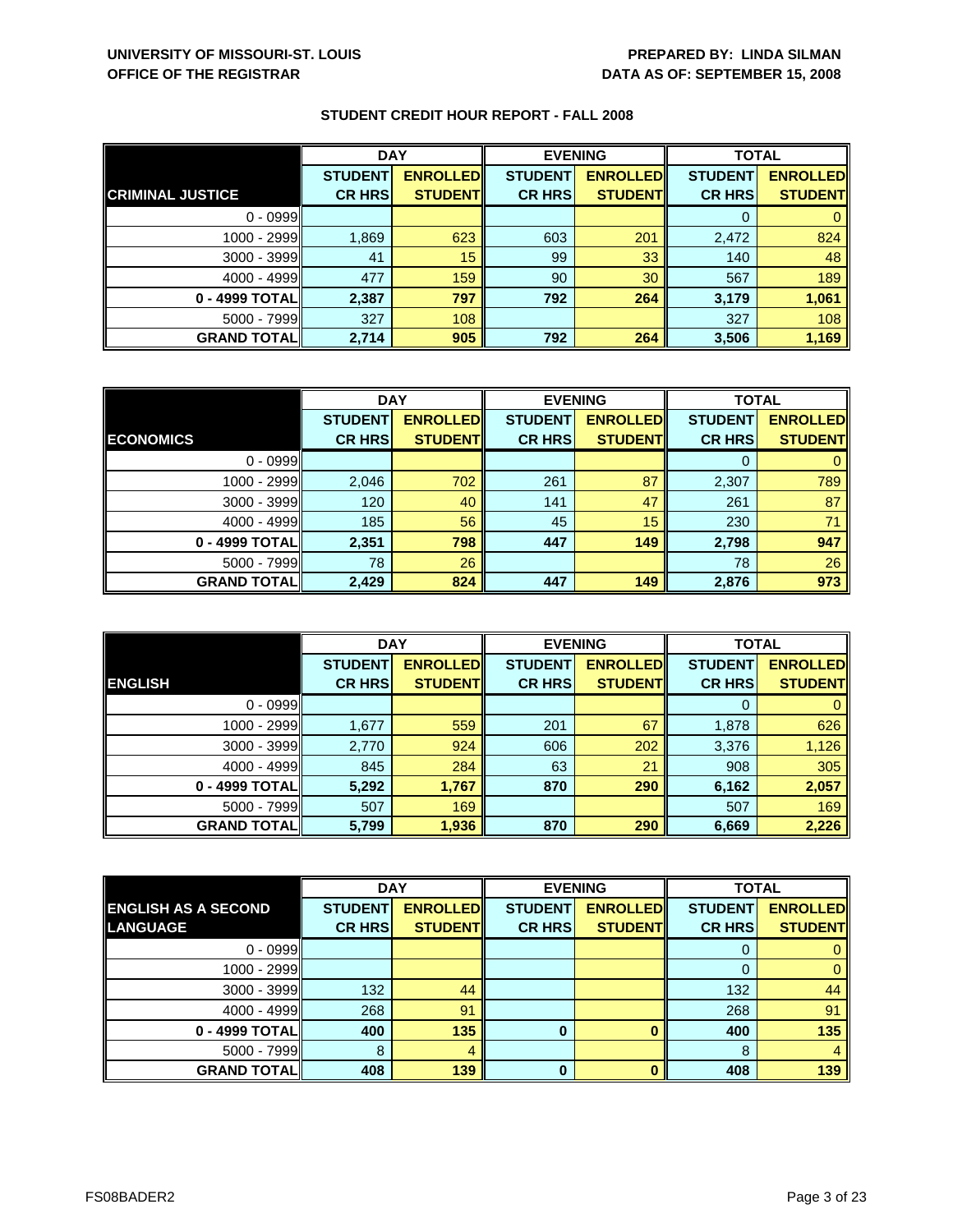|                         | <b>DAY</b>     |                 |                | <b>EVENING</b>  | <b>TOTAL</b>   |                 |
|-------------------------|----------------|-----------------|----------------|-----------------|----------------|-----------------|
|                         | <b>STUDENT</b> | <b>ENROLLED</b> | <b>STUDENT</b> | <b>ENROLLED</b> | <b>STUDENT</b> | <b>ENROLLED</b> |
| <b>FOREIGN LANGUAGE</b> | <b>CR HRS</b>  | <b>STUDENT</b>  | <b>CR HRS</b>  | <b>STUDENT</b>  | <b>CR HRS</b>  | <b>STUDENT</b>  |
| $0 - 0999$              |                |                 |                |                 |                |                 |
| $1000 - 2999$           |                |                 |                |                 |                |                 |
| $3000 - 3999$           |                |                 |                |                 |                |                 |
| $4000 - 4999$           |                |                 | 15             |                 | 15             |                 |
| $0 - 4999$ TOTAL        |                |                 | 15             |                 | 15             |                 |
| $5000 - 7999$           |                |                 |                |                 |                |                 |
| <b>GRAND TOTAL</b>      |                |                 | 15             |                 | 15             |                 |

|                    | <b>DAY</b>     |                 |                | <b>EVENING</b>  | <b>TOTAL</b>   |                 |
|--------------------|----------------|-----------------|----------------|-----------------|----------------|-----------------|
|                    | <b>STUDENT</b> | <b>ENROLLED</b> | <b>STUDENT</b> | <b>ENROLLED</b> | <b>STUDENT</b> | <b>ENROLLED</b> |
| <b>FRENCH</b>      | <b>CR HRS</b>  | <b>STUDENT</b>  | <b>CR HRS</b>  | <b>STUDENT</b>  | <b>CR HRS</b>  | <b>STUDENT</b>  |
| $0 - 0999$         |                |                 |                |                 |                |                 |
| $1000 - 2999$      | 482            | 116             | 95             | 25              | 577            | 141             |
| 3000 - 3999        | 54             | 18              |                |                 | 54             | 18              |
| $4000 - 4999$      | 42             | 14              |                |                 | 42             | 14              |
| 0 - 4999 TOTAL     | 578            | 148             | 95             | 25              | 673            | 173             |
| 5000 - 7999        | 3              |                 |                |                 | 3              |                 |
| <b>GRAND TOTAL</b> | 581            | 149             | 95             | 25              | 676            | 174             |

|                    | <b>DAY</b>     |                 |                | <b>EVENING</b>  | <b>TOTAL</b>   |                 |
|--------------------|----------------|-----------------|----------------|-----------------|----------------|-----------------|
|                    | <b>STUDENT</b> | <b>ENROLLED</b> | <b>STUDENT</b> | <b>ENROLLED</b> | <b>STUDENT</b> | <b>ENROLLED</b> |
| <b>GEOGRAPHY</b>   | <b>CR HRS</b>  | <b>STUDENT</b>  | <b>CR HRS</b>  | <b>STUDENT</b>  | <b>CR HRS</b>  | <b>STUDENT</b>  |
| $0 - 0999$         |                |                 |                |                 | O              | 0.              |
| $1000 - 2999$      |                |                 |                |                 |                | 0               |
| $3000 - 3999$      |                |                 |                |                 |                | 0               |
| $4000 - 4999$      |                |                 |                |                 | 0              | 0               |
| 0 - 4999 TOTAL     |                |                 |                |                 |                |                 |
| $5000 - 7999$      |                |                 |                |                 | 0              | 0               |
| <b>GRAND TOTAL</b> |                |                 | 0              |                 | 0              |                 |

|                    | <b>DAY</b>     |                 |                | <b>EVENING</b>  | <b>TOTAL</b>   |                 |
|--------------------|----------------|-----------------|----------------|-----------------|----------------|-----------------|
|                    | <b>STUDENT</b> | <b>ENROLLED</b> | <b>STUDENT</b> | <b>ENROLLED</b> | <b>STUDENT</b> | <b>ENROLLED</b> |
| <b>GEOLOGY</b>     | <b>CR HRS</b>  | <b>STUDENT</b>  | <b>CR HRS</b>  | <b>STUDENT</b>  | <b>CR HRS</b>  | <b>STUDENT</b>  |
| $0 - 0999$         |                |                 |                |                 | 0              | 0               |
| 1000 - 2999        | 672            | 203             | 121            | 36              | 793            | 239             |
| $3000 - 3999$      |                |                 |                |                 | 0              | $\mathbf{0}$    |
| $4000 - 4999$      |                |                 |                |                 | 0              | $\mathbf{0}$    |
| 0 - 4999 TOTAL     | 672            | 203             | 121            | 36              | 793            | 239             |
| $5000 - 7999$      |                |                 |                |                 | $\Omega$       | $\Omega$        |
| <b>GRAND TOTAL</b> | 672            | 203             | 121            | 36              | 793            | 239             |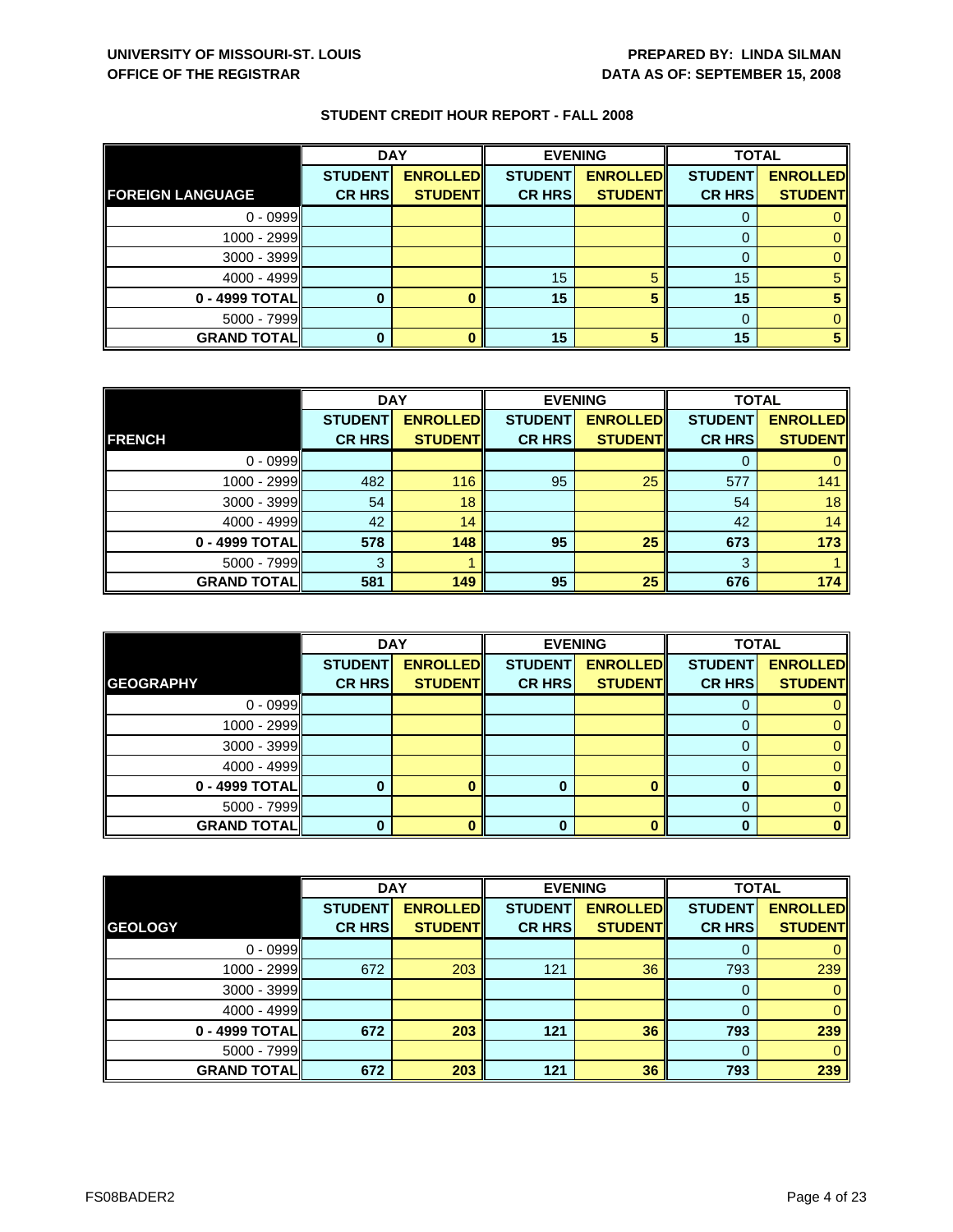|                    | <b>DAY</b>     |                 |                | <b>EVENING</b>  | <b>TOTAL</b>   |                 |
|--------------------|----------------|-----------------|----------------|-----------------|----------------|-----------------|
|                    | <b>STUDENT</b> | <b>ENROLLED</b> | <b>STUDENT</b> | <b>ENROLLED</b> | <b>STUDENT</b> | <b>ENROLLED</b> |
| <b>GERMAN</b>      | <b>CR HRS</b>  | <b>STUDENT</b>  | <b>CR HRS</b>  | <b>STUDENT</b>  | <b>CR HRS</b>  | <b>STUDENT</b>  |
| $0 - 0999$         |                |                 |                |                 | 0              |                 |
| $1000 - 2999$      | 295            | 69              |                |                 | 295            | 69              |
| $3000 - 3999$      | 15             |                 |                |                 | 15             |                 |
| $4000 - 4999$      |                |                 |                |                 | 0              |                 |
| 0 - 4999 TOTAL     | 310            | 74              | 0              |                 | 310            | 74              |
| $5000 - 7999$      |                |                 |                |                 | 0              |                 |
| <b>GRAND TOTAL</b> | 310            | 74              | ŋ              | Ω               | 310            | 74              |

|                    | <b>DAY</b>     |                 |                | <b>EVENING</b>  |                | <b>TOTAL</b>    |  |
|--------------------|----------------|-----------------|----------------|-----------------|----------------|-----------------|--|
|                    | <b>STUDENT</b> | <b>ENROLLED</b> | <b>STUDENT</b> | <b>ENROLLED</b> | <b>STUDENT</b> | <b>ENROLLED</b> |  |
| <b>GERONTOLOGY</b> | <b>CR HRS</b>  | <b>STUDENT</b>  | <b>CR HRS</b>  | <b>STUDENT</b>  | <b>CR HRS</b>  | <b>STUDENT</b>  |  |
| $0 - 0999$         |                |                 |                |                 |                | 0               |  |
| 1000 - 2999        | 39             | 13              | 6              | 0               | 45             | 15              |  |
| $3000 - 3999$      |                |                 |                |                 | 0              | $\mathbf{0}$    |  |
| $4000 - 4999$      |                |                 |                |                 | $\Omega$       | $\mathbf{0}$    |  |
| 0 - 4999 TOTAL     | 39             | 13              | 6              |                 | 45             | 15              |  |
| 5000 - 7999        | 104            | 47              |                |                 | 104            | 47              |  |
| <b>GRAND TOTAL</b> | 143            | 60              | 6              |                 | 149            | 62              |  |

|                             | <b>DAY</b>     |                 | <b>EVENING</b> |                 | <b>TOTAL</b>   |                 |
|-----------------------------|----------------|-----------------|----------------|-----------------|----------------|-----------------|
|                             | <b>STUDENT</b> | <b>ENROLLED</b> | <b>STUDENT</b> | <b>ENROLLED</b> | <b>STUDENT</b> | <b>ENROLLED</b> |
| <b>GREEK ANCIENT/MODERN</b> | <b>CR HRS</b>  | <b>STUDENT</b>  | <b>CR HRS</b>  | <b>STUDENT</b>  | <b>CR HRS</b>  | <b>STUDENT</b>  |
| $0 - 0999$                  |                |                 |                |                 | O              |                 |
| 1000 - 2999                 |                |                 |                |                 |                | 0               |
| $3000 - 3999$               |                |                 |                |                 | $\Omega$       | 0               |
| $4000 - 4999$               |                |                 |                |                 | 0              |                 |
| 0 - 4999 TOTAL              |                |                 | O              |                 |                |                 |
| $5000 - 7999$               |                |                 |                |                 | 0              |                 |
| <b>GRAND TOTAL</b>          |                |                 |                |                 |                |                 |

|                    | <b>DAY</b>     |                 |                | <b>EVENING</b>  | <b>TOTAL</b>   |                 |
|--------------------|----------------|-----------------|----------------|-----------------|----------------|-----------------|
|                    | <b>STUDENT</b> | <b>ENROLLED</b> | <b>STUDENT</b> | <b>ENROLLED</b> | <b>STUDENT</b> | <b>ENROLLED</b> |
| <b>HISTORY</b>     | <b>CR HRS</b>  | <b>STUDENT</b>  | <b>CR HRS</b>  | <b>STUDENT</b>  | <b>CR HRS</b>  | <b>STUDENT</b>  |
| $0 - 0999$         |                |                 |                |                 | 0              | $\mathbf{0}$    |
| 1000 - 2999        | 1,467          | 489             | 198            | 66              | 1,665          | 555             |
| $3000 - 3999$      | 804            | 268             | 216            | 72              | 1,020          | 340             |
| $4000 - 4999$      | 138            | 50              | 60             | 12              | 198            | 62              |
| 0 - 4999 TOTAL     | 2,409          | 807             | 474            | 150             | 2,883          | 957             |
| $5000 - 7999$      | 445            | 139             |                |                 | 445            | 139             |
| <b>GRAND TOTAL</b> | 2,854          | 946             | 474            | 150             | 3,328          | 1,096           |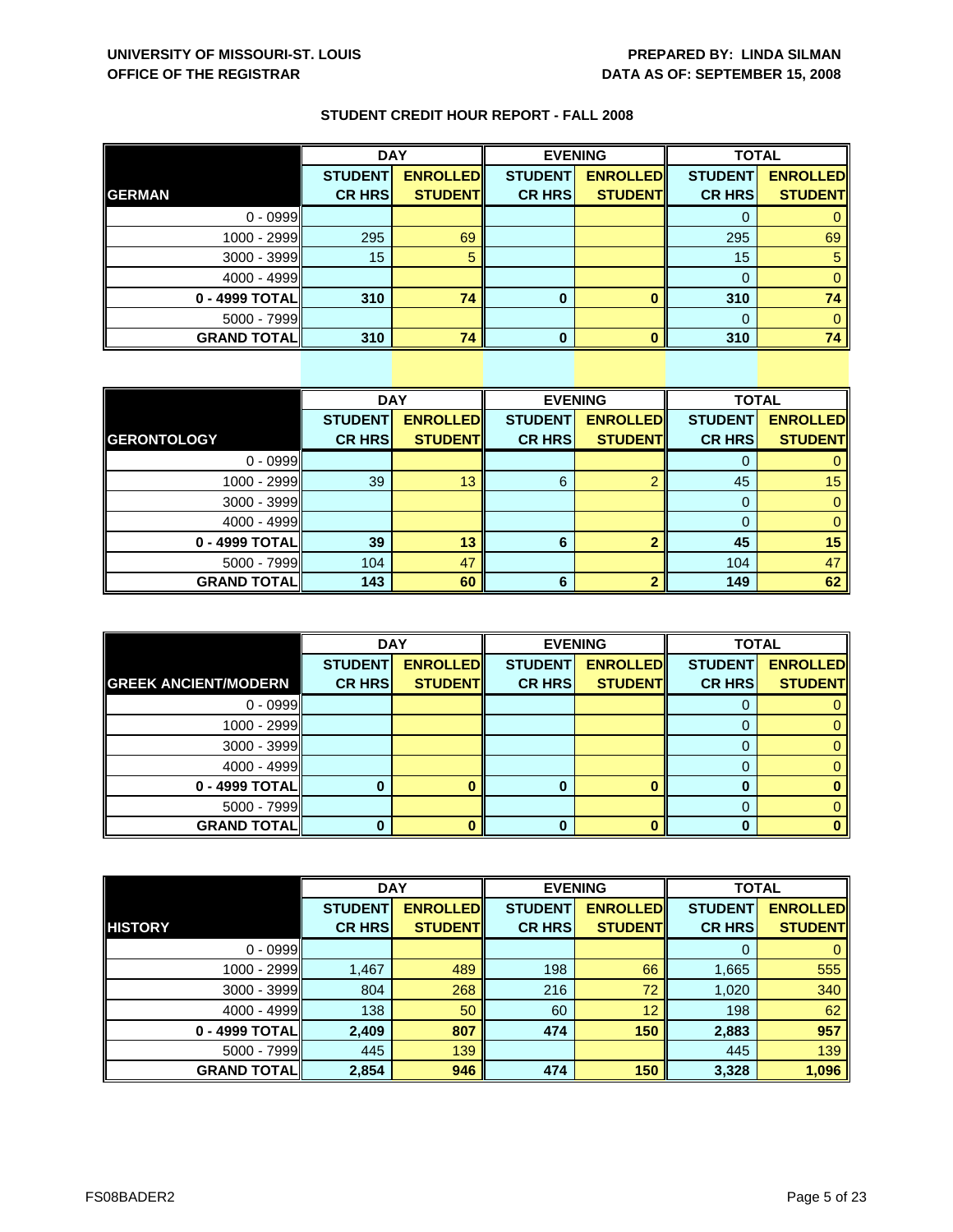|                    | <b>DAY</b>                      |                                   | <b>EVENING</b>                  |                                   | <b>TOTAL</b>                    |                                   |
|--------------------|---------------------------------|-----------------------------------|---------------------------------|-----------------------------------|---------------------------------|-----------------------------------|
| <b>HONORS</b>      | <b>STUDENT</b><br><b>CR HRS</b> | <b>ENROLLED</b><br><b>STUDENT</b> | <b>STUDENT</b><br><b>CR HRS</b> | <b>ENROLLED</b><br><b>STUDENT</b> | <b>STUDENT</b><br><b>CR HRS</b> | <b>ENROLLED</b><br><b>STUDENT</b> |
|                    |                                 |                                   |                                 |                                   |                                 |                                   |
| $0 - 0999$         |                                 |                                   |                                 |                                   |                                 |                                   |
| 1000 - 2999        | 1,152                           | 384                               | 30                              | 10                                | 1,182                           | 394                               |
| $3000 - 3999$      | 659                             | 219                               |                                 |                                   | 659                             | 219                               |
| $4000 - 4999$      | 212                             | 106                               |                                 |                                   | 212                             | 106                               |
| 0 - 4999 TOTALI    | 2,023                           | 709                               | 30                              | 10                                | 2,053                           | 719                               |
| $5000 - 7999$      |                                 |                                   |                                 |                                   | $\Omega$                        |                                   |
| <b>GRAND TOTAL</b> | 2,023                           | 709                               | 30                              | 10                                | 2,053                           | 719                               |

|                          | <b>DAY</b>     |                 | <b>EVENING</b> |                 | <b>TOTAL</b>   |                 |
|--------------------------|----------------|-----------------|----------------|-----------------|----------------|-----------------|
|                          | <b>STUDENT</b> | <b>ENROLLED</b> | <b>STUDENT</b> | <b>ENROLLED</b> | <b>STUDENT</b> | <b>ENROLLED</b> |
| <b>INTERDISCIPLINARY</b> | <b>CR HRS</b>  | <b>STUDENT</b>  | <b>CR HRS</b>  | <b>STUDENT</b>  | <b>CR HRS</b>  | <b>STUDENT</b>  |
| $0 - 0999$               |                |                 |                |                 |                |                 |
| 1000 - 2999              | 132            | 132             |                |                 | 132            | 132             |
| $3000 - 3999$            |                |                 |                |                 |                |                 |
| $4000 - 4999$            |                |                 |                |                 |                |                 |
| 0 - 4999 TOTAL           | 132            | 132             | 0              | $\Omega$        | 132            | 132             |
| $5000 - 7999$            |                |                 |                |                 |                |                 |
| <b>GRAND TOTAL</b>       | 132            | 132             | ŋ              | n               | 132            | 132             |

|                    | <b>DAY</b>     |                 |                | <b>EVENING</b>  | <b>TOTAL</b>   |                 |
|--------------------|----------------|-----------------|----------------|-----------------|----------------|-----------------|
|                    | <b>STUDENT</b> | <b>ENROLLED</b> | <b>STUDENT</b> | <b>ENROLLED</b> | <b>STUDENT</b> | <b>ENROLLED</b> |
| <b>ITALIAN</b>     | <b>CR HRS</b>  | <b>STUDENT</b>  | <b>CR HRS</b>  | <b>STUDENT</b>  | <b>CR HRS</b>  | <b>STUDENT</b>  |
| $0 - 0999$         |                |                 |                |                 | O              |                 |
| 1000 - 2999        |                |                 |                |                 |                |                 |
| $3000 - 3999$      |                |                 |                |                 |                |                 |
| $4000 - 4999$      |                |                 |                |                 | 0              |                 |
| 0 - 4999 TOTAL     |                |                 |                | ∩               |                |                 |
| $5000 - 7999$      |                |                 |                |                 |                |                 |
| <b>GRAND TOTAL</b> |                |                 | 0              |                 | O              |                 |

|                    | <b>DAY</b>     |                 | <b>EVENING</b> |                 | <b>TOTAL</b>   |                 |
|--------------------|----------------|-----------------|----------------|-----------------|----------------|-----------------|
|                    | <b>STUDENT</b> | <b>ENROLLED</b> | <b>STUDENT</b> | <b>ENROLLED</b> | <b>STUDENT</b> | <b>ENROLLED</b> |
| <b>JAPANESE</b>    | <b>CR HRS</b>  | <b>STUDENT</b>  | <b>CR HRS</b>  | <b>STUDENT</b>  | <b>CR HRS</b>  | <b>STUDENT</b>  |
| $0 - 0999$         |                |                 |                |                 |                | 0               |
| 1000 - 2999        | 302            | 62              |                |                 | 302            | 62              |
| $3000 - 3999$      | 16             |                 |                |                 | 16             |                 |
| $4000 - 4999$      |                |                 |                |                 |                |                 |
| $0 - 4999$ TOTAL   | 319            | 70              | 0              |                 | 319            | 70              |
| $5000 - 7999$      |                |                 |                |                 | $\Omega$       | $\Omega$        |
| <b>GRAND TOTAL</b> | 319            | 70              | O              |                 | 319            | 70              |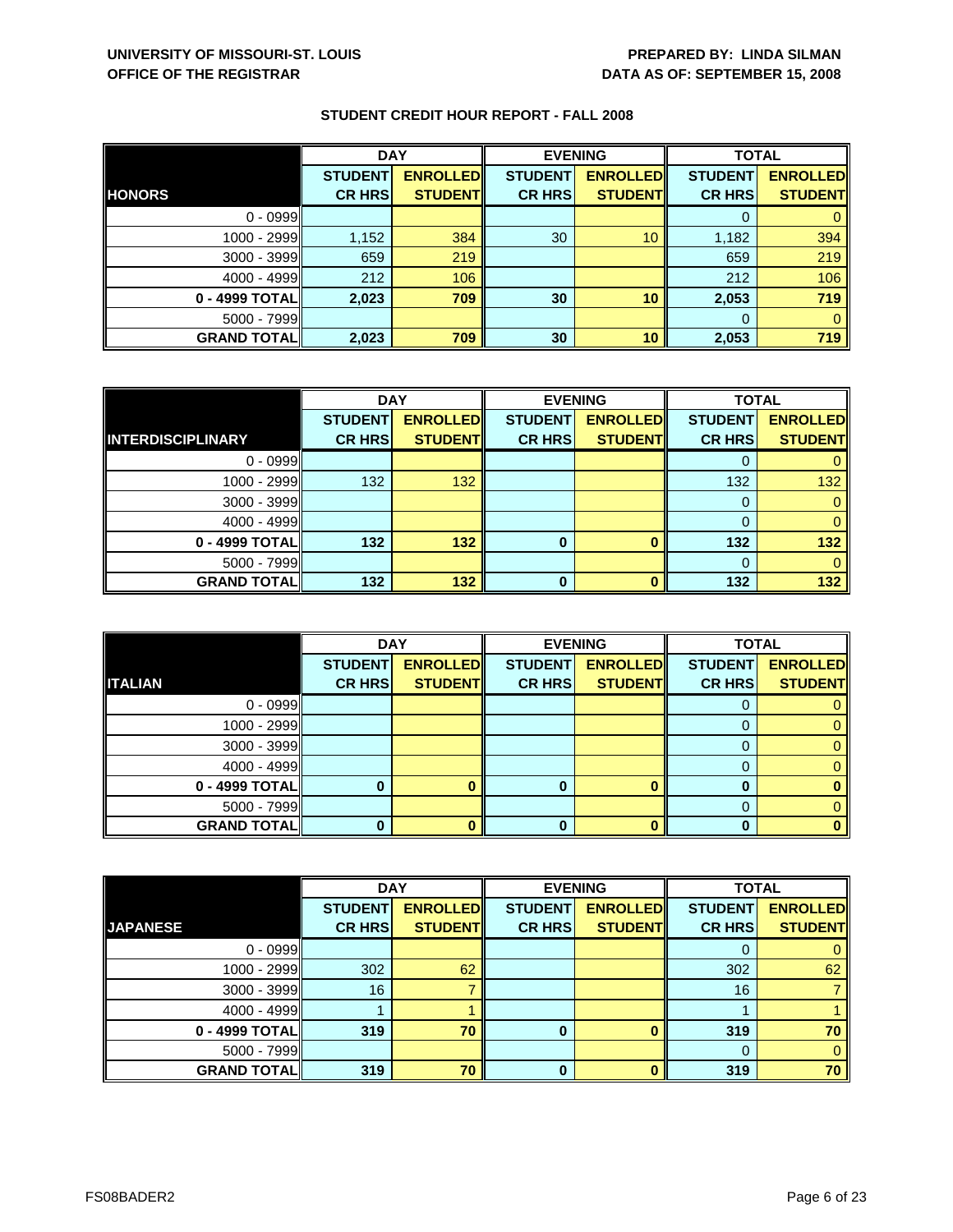|                    | <b>DAY</b>     |                 |                | <b>EVENING</b>  | <b>TOTAL</b>   |                 |
|--------------------|----------------|-----------------|----------------|-----------------|----------------|-----------------|
|                    | <b>STUDENT</b> | <b>ENROLLED</b> | <b>STUDENT</b> | <b>ENROLLED</b> | <b>STUDENT</b> | <b>ENROLLED</b> |
| LATIN              | <b>CR HRS</b>  | <b>STUDENT</b>  | <b>CR HRS</b>  | <b>STUDENT</b>  | <b>CR HRS</b>  | <b>STUDENT</b>  |
| $0 - 0999$         |                |                 |                |                 |                |                 |
| $1000 - 2999$      | 89             | 19              |                |                 | 89             | 19              |
| $3000 - 3999$      |                |                 |                |                 |                |                 |
| $4000 - 4999$      |                |                 |                |                 |                |                 |
| $0 - 4999$ TOTAL   | 89             | 19              | 0              |                 | 89             | 19              |
| $5000 - 7999$      |                |                 |                |                 | $\Omega$       |                 |
| <b>GRAND TOTAL</b> | 89             | 19              | 0              |                 | 89             | 19              |

|                    | <b>DAY</b>     |                 |                | <b>EVENING</b>  |                | <b>TOTAL</b>    |  |
|--------------------|----------------|-----------------|----------------|-----------------|----------------|-----------------|--|
|                    | <b>STUDENT</b> | <b>ENROLLED</b> | <b>STUDENT</b> | <b>ENROLLED</b> | <b>STUDENT</b> | <b>ENROLLED</b> |  |
| <b>MATHEMATICS</b> | <b>CR HRS</b>  | <b>STUDENT</b>  | <b>CR HRS</b>  | <b>STUDENT</b>  | <b>CR HRS</b>  | <b>STUDENT</b>  |  |
| $0 - 0999$         | 189            | 63              | 51             | 17              | 240            | 80              |  |
| 1000 - 2999        | 3,706          | 1,189           | 1,412          | 428             | 5,118          | 1,617           |  |
| $3000 - 3999$      | 24             | 8               | 66             | 22              | 90             | 30              |  |
| $4000 - 4999$      | 129            | 43              | 102            | 34              | 231            | 77              |  |
| 0 - 4999 TOTAL     | 4,048          | 1,303           | 1,631          | 501             | 5,679          | 1,804           |  |
| $5000 - 7999$      | 42             | 15              |                |                 | 42             | 15              |  |
| <b>GRAND TOTAL</b> | 4,090          | 1,318           | 1,631          | 501             | 5,721          | 1,819           |  |

|                    | <b>DAY</b>     |                 |                | <b>EVENING</b>  | <b>TOTAL</b>   |                 |
|--------------------|----------------|-----------------|----------------|-----------------|----------------|-----------------|
|                    | <b>STUDENT</b> | <b>ENROLLED</b> | <b>STUDENT</b> | <b>ENROLLED</b> | <b>STUDENT</b> | <b>ENROLLED</b> |
| <b>PHILOSOPHY</b>  | <b>CR HRS</b>  | <b>STUDENTI</b> | <b>CR HRS</b>  | <b>STUDENTI</b> | <b>CR HRS</b>  | <b>STUDENT</b>  |
| $0 - 0999$         |                |                 |                |                 | $\Omega$       |                 |
| 1000 - 2999        | 2,199          | 733             | 267            | 89              | 2,466          | 822             |
| 3000 - 3999        | 249            | 83              | 87             | 29              | 336            | 112             |
| $4000 - 4999$      | 87             | 29              | 69             | 23              | 156            | 52              |
| 0 - 4999 TOTAL     | 2,535          | 845             | 423            | 141             | 2,958          | 986             |
| $5000 - 7999$      | 198            | 66              |                |                 | 198            | 66              |
| <b>GRAND TOTAL</b> | 2,733          | 911             | 423            | 141             | 3,156          | 1,052           |

|                    | <b>DAY</b>     |                 | <b>EVENING</b> |                 | <b>TOTAL</b>   |                 |
|--------------------|----------------|-----------------|----------------|-----------------|----------------|-----------------|
|                    | <b>STUDENT</b> | <b>ENROLLED</b> | <b>STUDENT</b> | <b>ENROLLED</b> | <b>STUDENT</b> | <b>ENROLLED</b> |
| <b>PHYSICS</b>     | <b>CR HRS</b>  | <b>STUDENT</b>  | <b>CR HRS</b>  | <b>STUDENT</b>  | <b>CR HRS</b>  | <b>STUDENT</b>  |
| $0 - 0999$         |                |                 |                |                 | 0              | 0               |
| 1000 - 2999        | 856            | 226             | 110            | 22              | 966            | 248             |
| $3000 - 3999$      | 76             | 26              |                |                 | 76             | 26              |
| $4000 - 4999$      | 36             | 12              | 39             | 13              | 75             | 25              |
| 0 - 4999 TOTAL     | 968            | 264             | 149            | 35              | 1,117          | 299             |
| $5000 - 7999$      | 89             | 34              |                |                 | 89             | 34              |
| <b>GRAND TOTAL</b> | 1,057          | 298             | 149            | 35              | 1,206          | 333             |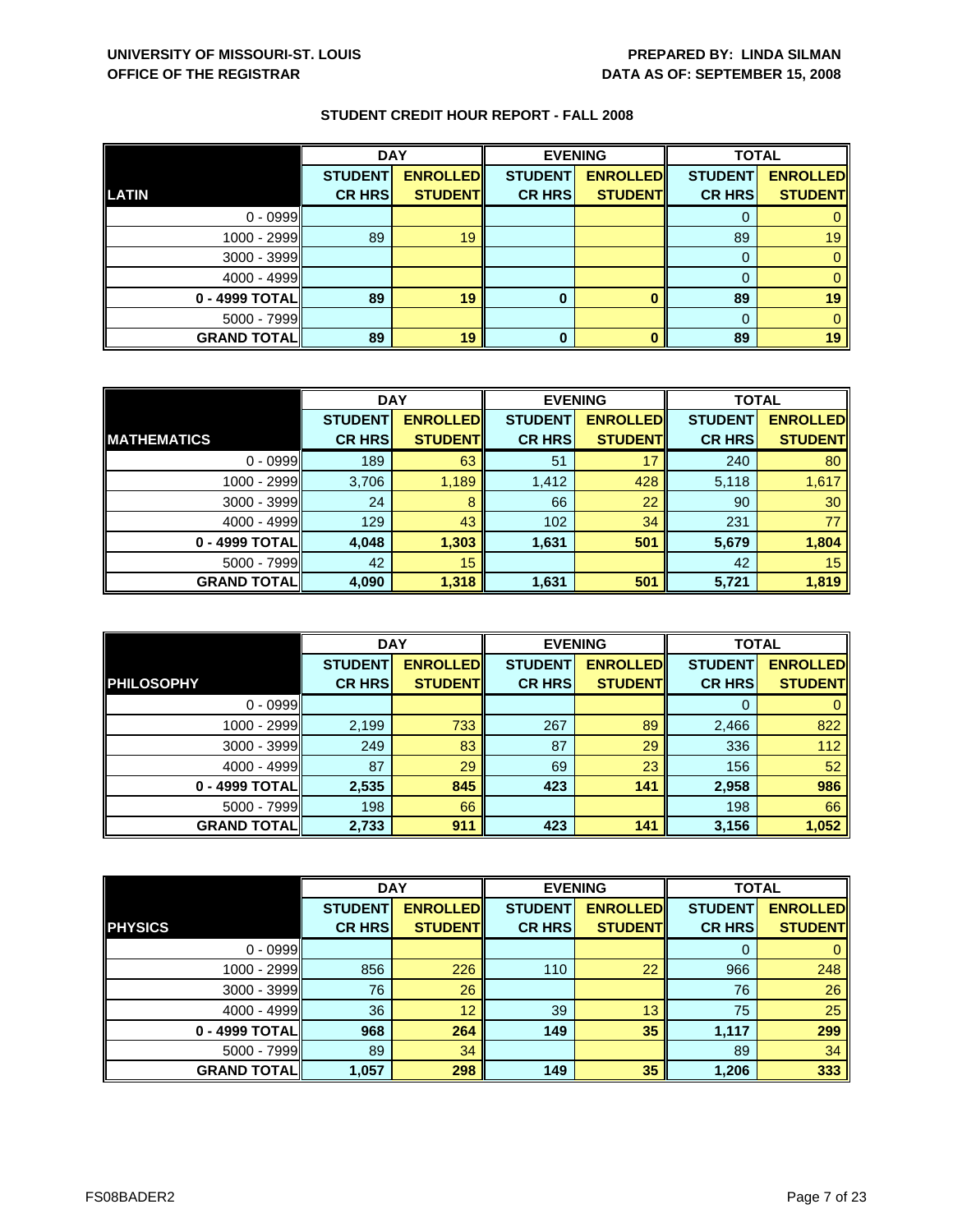|                    | <b>DAY</b>     |                 | <b>EVENING</b> |                 | <b>TOTAL</b>   |                 |
|--------------------|----------------|-----------------|----------------|-----------------|----------------|-----------------|
|                    | <b>STUDENT</b> | <b>ENROLLED</b> | <b>STUDENT</b> | <b>ENROLLED</b> | <b>STUDENT</b> | <b>ENROLLED</b> |
| POLITICAL SCIENCE  | <b>CR HRS</b>  | <b>STUDENT</b>  | <b>CR HRS</b>  | <b>STUDENT</b>  | <b>CR HRS</b>  | <b>STUDENT</b>  |
| $0 - 0999$         |                |                 |                |                 |                |                 |
| 1000 - 2999        | 1,287          | 429             | 312            | 104             | 1,599          | 533             |
| $3000 - 3999$      | 502            | 167             | 57             | 19              | 559            | 186             |
| $4000 - 4999$      | 32             | 18              | 24             | 8               | 56             | 26              |
| 0 - 4999 TOTAL     | 1,821          | 614             | 393            | 131             | 2,214          | 745             |
| $5000 - 7999$      | 201            | 79              |                |                 | 201            | 79              |
| <b>GRAND TOTAL</b> | 2,022          | 693             | 393            | 131             | 2,415          | 824             |

|                    | <b>DAY</b>     |                  | <b>EVENING</b> |                 | <b>TOTAL</b>   |                 |
|--------------------|----------------|------------------|----------------|-----------------|----------------|-----------------|
|                    | <b>STUDENT</b> | <b>ENROLLEDI</b> | <b>STUDENT</b> | <b>ENROLLED</b> | <b>STUDENT</b> | <b>ENROLLED</b> |
| <b>PSYCHOLOGY</b>  | <b>CR HRS</b>  | <b>STUDENT</b>   | <b>CR HRS</b>  | <b>STUDENT</b>  | <b>CR HRS</b>  | <b>STUDENT</b>  |
| $0 - 0999$         |                |                  |                |                 |                |                 |
| 1000 - 2999        | 3,430          | 1,149            | 254            | 106             | 3,684          | 1,255           |
| 3000 - 3999        | 178            | 63               | 232            | 78              | 410            | 141             |
| $4000 - 4999$      | 747            | 261              |                |                 | 747            | 261             |
| 0 - 4999 TOTAL     | 4,355          | 1,473            | 486            | 184             | 4,841          | 1,657           |
| $5000 - 7999$      | 506            | 219              |                |                 | 506            | 219             |
| <b>GRAND TOTAL</b> | 4,861          | 1,692            | 486            | 184             | 5,347          | 1,876           |

|                     | <b>DAY</b>     |                 | <b>EVENING</b> |                 | <b>TOTAL</b>   |                 |
|---------------------|----------------|-----------------|----------------|-----------------|----------------|-----------------|
| <b>SCHOOL OF</b>    | <b>STUDENT</b> | <b>ENROLLED</b> | <b>STUDENT</b> | <b>ENROLLED</b> | <b>STUDENT</b> | <b>ENROLLED</b> |
| <b>SOCIAL WORK</b>  | <b>CR HRS</b>  | <b>STUDENT</b>  | <b>CR HRS</b>  | <b>STUDENT</b>  | <b>CR HRS</b>  | <b>STUDENT</b>  |
| $0 - 0999$          |                |                 |                |                 | O              | $\mathbf{0}$    |
| 1000 - 2999         | 209            | 85              | 115            | 47              | 324            | 132             |
| $3000 - 3999$       | 441            | 147             | 168            | 56              | 609            | 203             |
| $4000 - 4999$       | 388            | 157             | 135            | 45              | 523            | 202             |
| 0 - 4999 TOTAL      | 1,038          | 389             | 418            | 148             | 1,456          | 537             |
| $5000 - 7999$       | 767            | 259             |                |                 | 767            | 259             |
| <b>GRAND TOTALI</b> | 1,805          | 648             | 418            | 148             | 2,223          | 796             |

|                    | <b>DAY</b>     |                 | <b>EVENING</b> |                 | <b>TOTAL</b>   |                 |
|--------------------|----------------|-----------------|----------------|-----------------|----------------|-----------------|
|                    | <b>STUDENT</b> | <b>ENROLLED</b> | <b>STUDENT</b> | <b>ENROLLED</b> | <b>STUDENT</b> | <b>ENROLLED</b> |
| <b>SOCIOLOGY</b>   | <b>CR HRS</b>  | <b>STUDENT</b>  | <b>CR HRS</b>  | <b>STUDENT</b>  | <b>CR HRS</b>  | <b>STUDENT</b>  |
| $0 - 0999$         |                |                 |                |                 | 0              | $\mathbf{0}$    |
| 1000 - 2999        | 921            | 307             | 138            | 46              | 1,059          | 353             |
| $3000 - 3999$      | 405            | 135             | 147            | 49              | 552            | 184             |
| $4000 - 4999$      | 192            | 64              | 27             | 9               | 219            | 73              |
| 0 - 4999 TOTAL     | 1,518          | 506             | 312            | 104             | 1,830          | 610             |
| $5000 - 7999$      | 36             | 12              |                |                 | 36             | 12 <sup>°</sup> |
| <b>GRAND TOTAL</b> | 1,554          | 518             | 312            | 104             | 1,866          | 622             |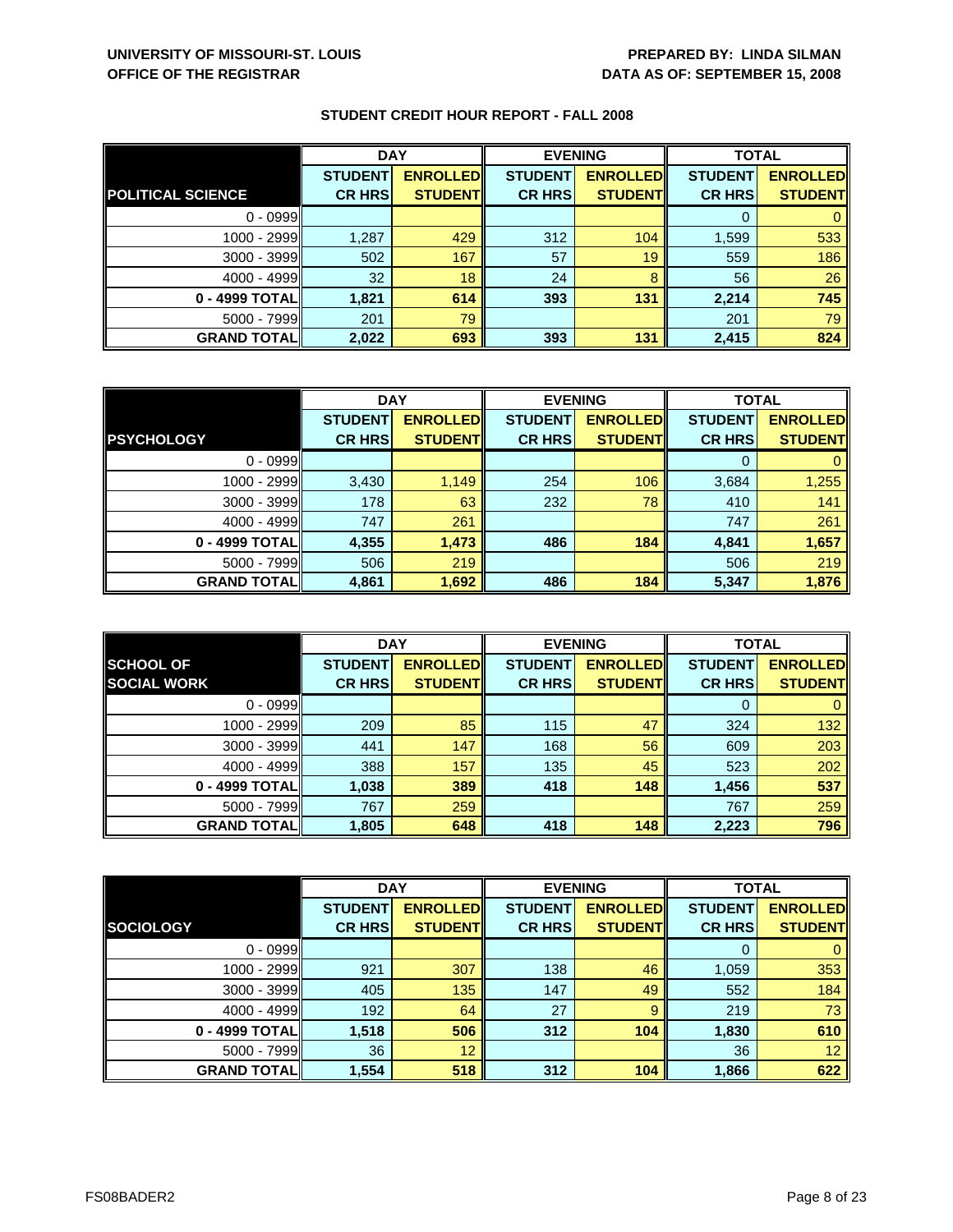|                    | <b>DAY</b>     |                 |                | <b>EVENING</b>  |                | <b>TOTAL</b>    |  |
|--------------------|----------------|-----------------|----------------|-----------------|----------------|-----------------|--|
|                    | <b>STUDENT</b> | <b>ENROLLED</b> | <b>STUDENT</b> | <b>ENROLLED</b> | <b>STUDENT</b> | <b>ENROLLED</b> |  |
| <b>SPANISH</b>     | <b>CR HRS</b>  | <b>STUDENT</b>  | <b>CR HRS</b>  | <b>STUDENT</b>  | <b>CR HRS</b>  | <b>STUDENT</b>  |  |
| $0 - 0999$         |                |                 |                |                 |                |                 |  |
| 1000 - 2999        | 1,461          | 349             | 369            | 83              | 1,830          | 432             |  |
| 3000 - 3999        | 162            | 54              |                |                 | 162            | 54              |  |
| $4000 - 4999$      | 72             | 24              |                |                 | 72             | 24              |  |
| 0 - 4999 TOTAL     | 1,695          | 427             | 369            | 83              | 2,064          | 510             |  |
| $5000 - 7999$      | 6              |                 |                |                 | 6              |                 |  |
| <b>GRAND TOTAL</b> | 1,701          | 429             | 369            | 83              | 2,070          | 512             |  |

|                             | <b>DAY</b>     |                 |                | <b>EVENING</b>  |                | <b>TOTAL</b>    |  |
|-----------------------------|----------------|-----------------|----------------|-----------------|----------------|-----------------|--|
| <b>WOMEN'S &amp; GENDER</b> | <b>STUDENT</b> | <b>ENROLLED</b> | <b>STUDENT</b> | <b>ENROLLED</b> | <b>STUDENT</b> | <b>ENROLLED</b> |  |
| <b>STUDIES</b>              | <b>CR HRS</b>  | <b>STUDENTI</b> | <b>CR HRS</b>  | <b>STUDENT</b>  | <b>CR HRS</b>  | <b>STUDENT</b>  |  |
| $0 - 0999$                  |                |                 |                |                 |                |                 |  |
| $1000 - 2999$               | 162            | 54              |                |                 | 162            | 54              |  |
| 3000 - 3999                 | 48             | 16              | 27             | 9               | 75             | 25              |  |
| $4000 - 4999$               | 39             | 13              |                |                 | 39             | 13              |  |
| 0 - 4999 TOTAL              | 249            | 83              | 27             | 9               | 276            | 92              |  |
| $5000 - 7999$               | 15             | 5               |                |                 | 15             | 5               |  |
| <b>GRAND TOTAL</b>          | 264            | 88              | 27             | 9               | 291            | 97              |  |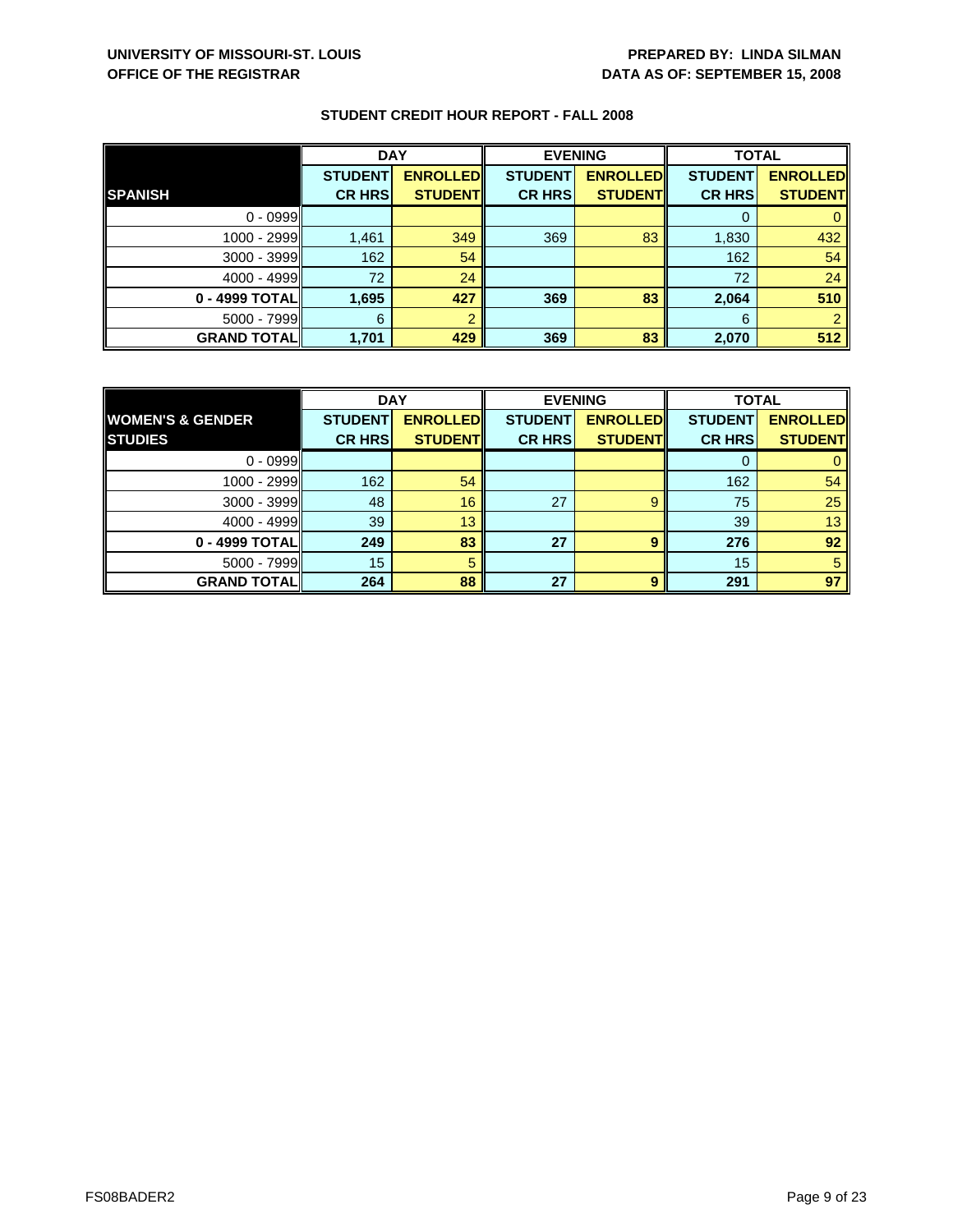|                      | <b>DAY</b>     |                 |                | <b>EVENING</b>  |                | <b>TOTAL</b>    |  |
|----------------------|----------------|-----------------|----------------|-----------------|----------------|-----------------|--|
|                      | <b>STUDENT</b> | <b>ENROLLED</b> | <b>STUDENT</b> | <b>ENROLLED</b> | <b>STUDENT</b> | <b>ENROLLED</b> |  |
| <b>APPLIED MUSIC</b> | <b>CR HRS</b>  | <b>STUDENT</b>  | <b>CR HRS</b>  | <b>STUDENT</b>  | <b>CR HRS</b>  | <b>STUDENT</b>  |  |
| $0 - 0999$           |                |                 |                |                 |                |                 |  |
| 1000 - 2999          | 118            | 118             |                |                 | 118            | 118             |  |
| $3000 - 3999$        | 32             | 32              |                |                 | 32             | 32              |  |
| $4000 - 4999$        | 30             | 15              |                |                 | 30             | 15              |  |
| 0 - 4999 TOTAL       | 180            | 165             | 0              |                 | 180            | 165             |  |
| $5000 - 7999$        |                |                 |                |                 | $\Omega$       |                 |  |
| <b>GRAND TOTAL</b>   | 180            | 165             | 0              |                 | 180            | 165             |  |

|                      | <b>DAY</b>     |                 |                | <b>EVENING</b>  |                | <b>TOTAL</b>    |  |
|----------------------|----------------|-----------------|----------------|-----------------|----------------|-----------------|--|
|                      | <b>STUDENT</b> | <b>ENROLLED</b> | <b>STUDENT</b> | <b>ENROLLED</b> | <b>STUDENT</b> | <b>ENROLLED</b> |  |
| <b>ART EDUCATION</b> | <b>CR HRS</b>  | <b>STUDENT</b>  | <b>CR HRS</b>  | <b>STUDENT</b>  | <b>CR HRS</b>  | <b>STUDENT</b>  |  |
| $0 - 0999$           |                |                 |                |                 |                |                 |  |
| 1000 - 2999          | 105            | 35              |                |                 | 105            | 35              |  |
| $3000 - 3999$        | 24             | 8               |                |                 | 24             | 8               |  |
| $4000 - 4999$        | 9              | 3               |                |                 | 9              | 3               |  |
| 0 - 4999 TOTAL       | 138            | 46              | 0              | $\Omega$        | 138            | 46              |  |
| $5000 - 7999$        | 30             | 10 <sup>°</sup> |                |                 | 30             | 10 <sup>1</sup> |  |
| <b>GRAND TOTAL</b>   | 168            | 56              | $\Omega$       | n               | 168            | 56              |  |

|                    | <b>DAY</b>                      |                                    |                                 | <b>EVENING</b>                     | <b>TOTAL</b>                    |                                   |
|--------------------|---------------------------------|------------------------------------|---------------------------------|------------------------------------|---------------------------------|-----------------------------------|
| <b>ART HISTORY</b> | <b>STUDENT</b><br><b>CR HRS</b> | <b>ENROLLED</b><br><b>STUDENTI</b> | <b>STUDENT</b><br><b>CR HRS</b> | <b>ENROLLED</b><br><b>STUDENTI</b> | <b>STUDENT</b><br><b>CR HRS</b> | <b>ENROLLED</b><br><b>STUDENT</b> |
|                    |                                 |                                    |                                 |                                    |                                 |                                   |
| $0 - 0999$         |                                 |                                    |                                 |                                    | 0                               |                                   |
| 1000 - 2999        | 1,260                           | 420                                | 267                             | 89                                 | 1,527                           | 509                               |
| 3000 - 3999        | 283                             | 95                                 |                                 |                                    | 283                             | 95                                |
| $4000 - 4999$      | 72                              | 24                                 |                                 |                                    | 72                              | 24                                |
| 0 - 4999 TOTAL     | 1,615                           | 539                                | 267                             | 89                                 | 1,882                           | 628                               |
| $5000 - 7999$      |                                 |                                    |                                 |                                    | 0                               | 0                                 |
| <b>GRAND TOTAL</b> | 1,615                           | 539                                | 267                             | 89                                 | 1,882                           | 628                               |

|                      | <b>DAY</b>     |                 | <b>EVENING</b> |                 | <b>TOTAL</b>   |                 |
|----------------------|----------------|-----------------|----------------|-----------------|----------------|-----------------|
|                      | <b>STUDENT</b> | <b>ENROLLED</b> | <b>STUDENT</b> | <b>ENROLLED</b> | <b>STUDENT</b> | <b>ENROLLED</b> |
| <b>COMMUNICATION</b> | <b>CR HRS</b>  | <b>STUDENT</b>  | <b>CR HRS</b>  | <b>STUDENT</b>  | <b>CR HRS</b>  | <b>STUDENT</b>  |
| $0 - 0999$           |                |                 |                |                 | O              | 0               |
| 1000 - 2999          | 2,428          | 810             | 105            | 35              | 2,533          | 845             |
| $3000 - 3999$        | 855            | 285             |                |                 | 855            | 285             |
| $4000 - 4999$        | 200            | 62              |                |                 | 200            | 62              |
| 0 - 4999 TOTAL       | 3,483          | 1,157           | 105            | 35              | 3,588          | 1,192           |
| $5000 - 7999$        | 150            | 48              |                |                 | 150            | 48              |
| <b>GRAND TOTAL</b>   | 3,633          | 1,205           | 105            | 35              | 3,738          | 1,240           |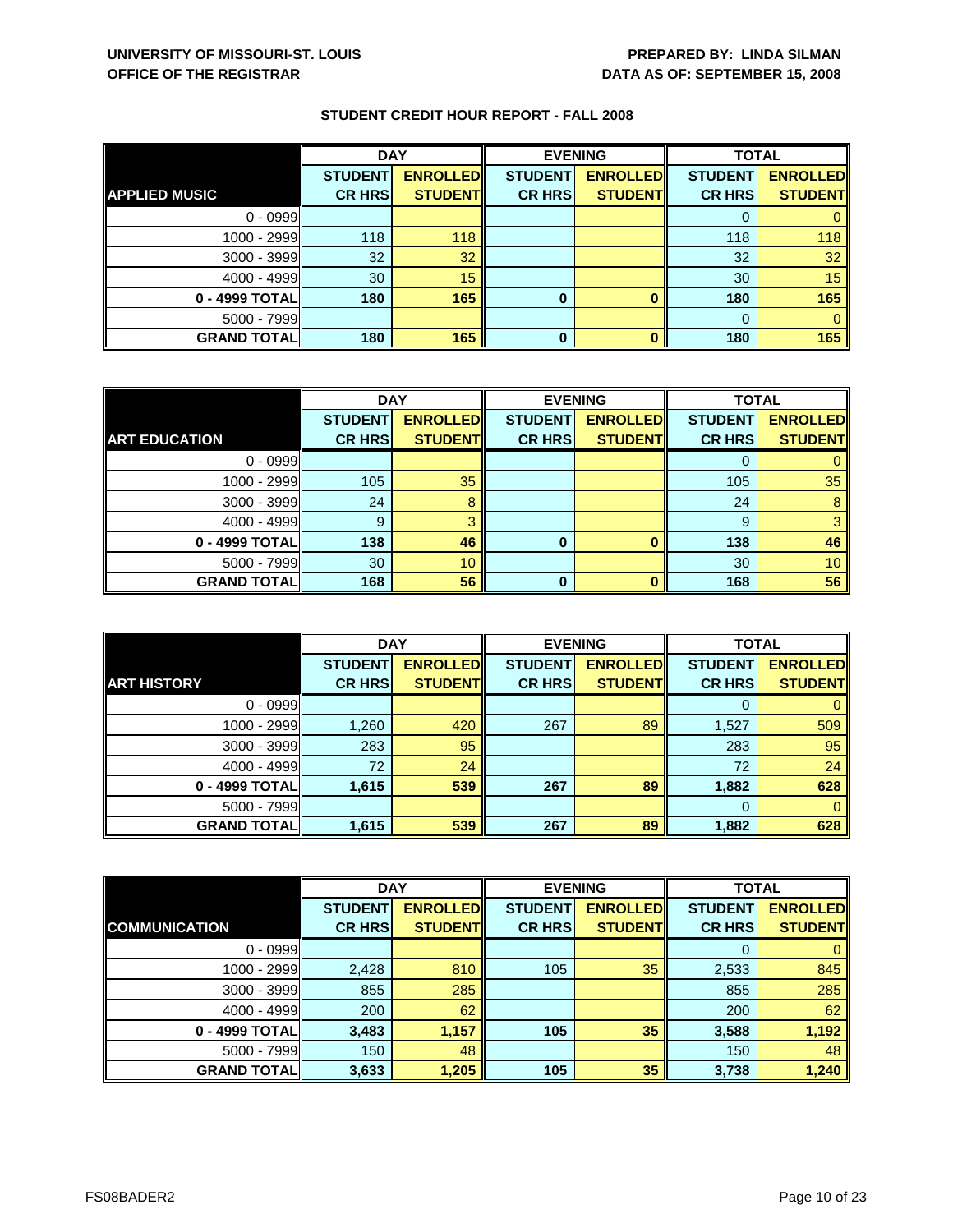|                    | <b>DAY</b>     |                 | <b>EVENING</b> |                 | <b>TOTAL</b>   |                 |
|--------------------|----------------|-----------------|----------------|-----------------|----------------|-----------------|
| <b>ENSEMBLE</b>    | <b>STUDENT</b> | <b>ENROLLED</b> | <b>STUDENT</b> | <b>ENROLLED</b> | <b>STUDENT</b> | <b>ENROLLED</b> |
| <b>PERFORMANCE</b> | <b>CR HRS</b>  | <b>STUDENT</b>  | <b>CR HRS</b>  | <b>STUDENT</b>  | <b>CR HRS</b>  | <b>STUDENT</b>  |
| $0 - 0999$         |                |                 |                |                 |                |                 |
| $1000 - 2999$      | 291            | 291             | 13             | 13              | 304            | 304             |
| $3000 - 3999$      |                |                 |                |                 | 0              |                 |
| $4000 - 4999$      |                |                 |                |                 | 5              | 5               |
| $0 - 4999$ TOTAL   | 296            | 296             | 13             | 13              | 309            | 309             |
| $5000 - 7999$      |                |                 |                |                 |                |                 |
| <b>GRAND TOTAL</b> | 297            | 297             | 13             | 13              | 310            | 310             |

|                      | <b>DAY</b>     |                 |                | <b>EVENING</b>  | <b>TOTAL</b>   |                 |
|----------------------|----------------|-----------------|----------------|-----------------|----------------|-----------------|
|                      | <b>STUDENT</b> | <b>ENROLLED</b> | <b>STUDENT</b> | <b>ENROLLED</b> | <b>STUDENT</b> | <b>ENROLLED</b> |
| <b>MEDIA STUDIES</b> | <b>CR HRS</b>  | <b>STUDENT</b>  | <b>CR HRS</b>  | <b>STUDENT</b>  | <b>CR HRS</b>  | <b>STUDENT</b>  |
| $0 - 0999$           |                |                 |                |                 |                |                 |
| 1000 - 2999          | 1,428          | 477             |                |                 | 1,428          | 477             |
| $3000 - 3999$        | 160            | 50              |                |                 | 160            | 50              |
| 4000 - 4999          |                |                 |                |                 | $\Omega$       | 0               |
| 0 - 4999 TOTAL       | 1,588          | 527             | 0              | 0               | 1,588          | 527             |
| 5000 - 7999          |                |                 |                |                 |                |                 |
| <b>GRAND TOTAL</b>   | 1,588          | 527             | ŋ              | n               | 1,588          | 527             |

|                        | <b>DAY</b>                      |                                   | <b>EVENING</b>                  |                                   | <b>TOTAL</b>                    |                                   |
|------------------------|---------------------------------|-----------------------------------|---------------------------------|-----------------------------------|---------------------------------|-----------------------------------|
| <b>MUSIC EDUCATION</b> | <b>STUDENT</b><br><b>CR HRS</b> | <b>ENROLLED</b><br><b>STUDENT</b> | <b>STUDENT</b><br><b>CR HRS</b> | <b>ENROLLED</b><br><b>STUDENT</b> | <b>STUDENT</b><br><b>CR HRS</b> | <b>ENROLLED</b><br><b>STUDENT</b> |
|                        |                                 |                                   |                                 |                                   |                                 |                                   |
| $0 - 0999$             |                                 |                                   |                                 |                                   | Ü                               |                                   |
| 1000 - 2999            |                                 |                                   |                                 |                                   |                                 |                                   |
| $3000 - 3999$          | 188                             | 64                                | 45                              | 15                                | 233                             | 79                                |
| $4000 - 4999$          |                                 |                                   |                                 |                                   |                                 | 0                                 |
| 0 - 4999 TOTAL         | 188                             | 64                                | 45                              | 15                                | 233                             | 79                                |
| $5000 - 7999$          | 75                              | 25                                |                                 |                                   | 75                              | 25                                |
| <b>GRAND TOTALI</b>    | 263                             | 89                                | 45                              | 15                                | 308                             | 104                               |

|                      | <b>DAY</b>     |                 | <b>EVENING</b> |                 | <b>TOTAL</b>   |                 |
|----------------------|----------------|-----------------|----------------|-----------------|----------------|-----------------|
|                      | <b>STUDENT</b> | <b>ENROLLED</b> | <b>STUDENT</b> | <b>ENROLLED</b> | <b>STUDENT</b> | <b>ENROLLED</b> |
| <b>MUSIC HISTORY</b> | <b>CR HRS</b>  | <b>STUDENT</b>  | <b>CR HRS</b>  | <b>STUDENT</b>  | <b>CR HRS</b>  | <b>STUDENT</b>  |
| $0 - 0999$           |                |                 |                |                 | 0              | $\mathbf{0}$    |
| 1000 - 2999          | 945            | 315             | 45             | 15              | 990            | 330             |
| $3000 - 3999$        |                |                 |                |                 | 0              | $\mathbf{0}$    |
| 4000 - 4999          | 51             | 17              |                |                 | 51             | 17              |
| 0 - 4999 TOTAL       | 996            | 332             | 45             | 15              | 1,041          | 347             |
| $5000 - 7999$        |                |                 |                |                 | $\Omega$       | $\mathbf{0}$    |
| <b>GRAND TOTAL</b>   | 996            | 332             | 45             | 15              | 1,041          | 347             |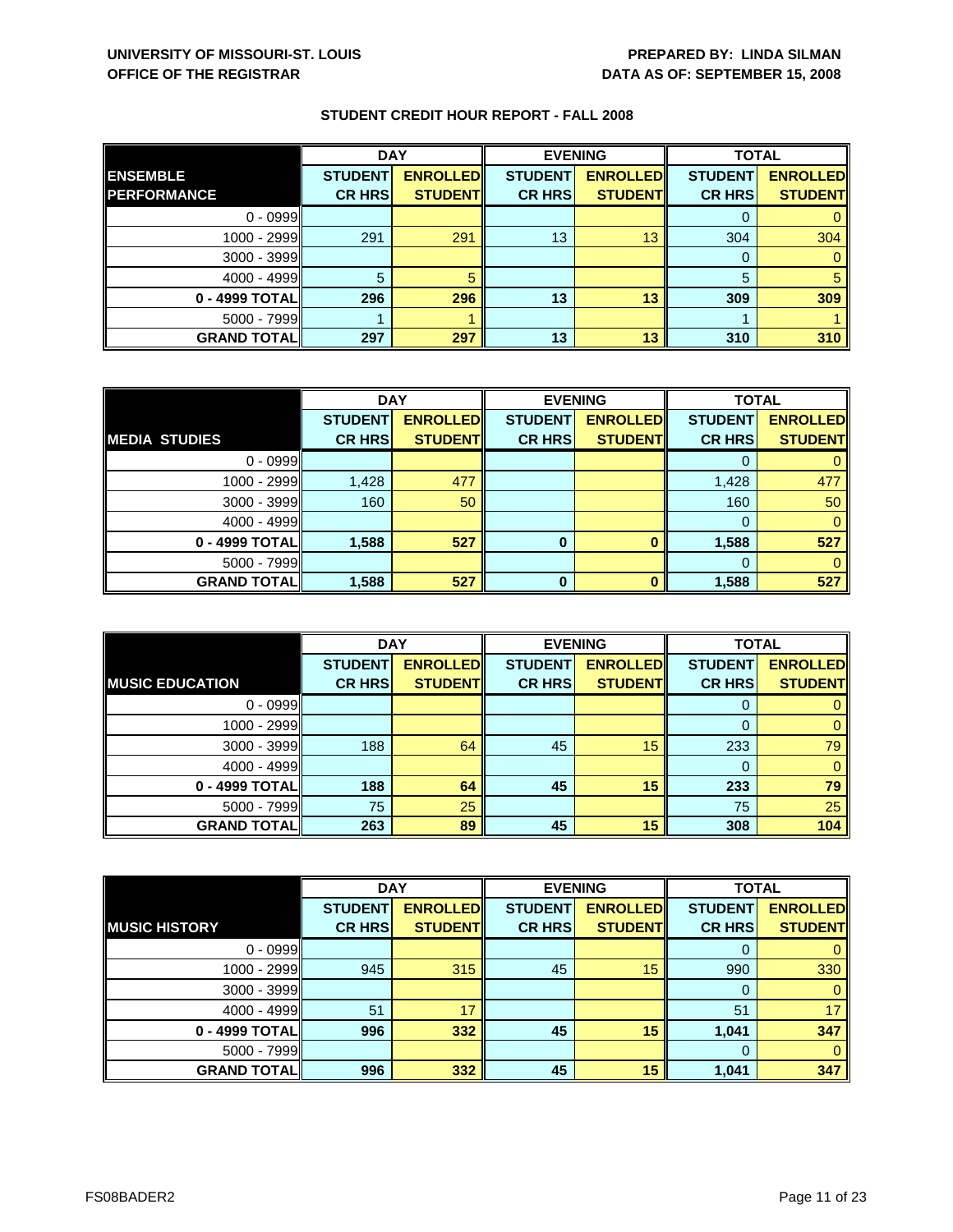|                    | <b>DAY</b>     |                 | <b>EVENING</b> |                 | <b>TOTAL</b>   |                 |
|--------------------|----------------|-----------------|----------------|-----------------|----------------|-----------------|
|                    | <b>STUDENT</b> | <b>ENROLLED</b> | <b>STUDENT</b> | <b>ENROLLED</b> | <b>STUDENT</b> | <b>ENROLLED</b> |
| <b>PEDAGOGY</b>    | <b>CR HRS</b>  | <b>STUDENT</b>  | <b>CR HRS</b>  | <b>STUDENT</b>  | <b>CR HRS</b>  | <b>STUDENT</b>  |
| $0 - 0999$         |                |                 |                |                 |                |                 |
| $1000 - 2999$      | 48             | 24              |                |                 | 48             | 24              |
| $3000 - 3999$      |                |                 |                |                 |                |                 |
| $4000 - 4999$      |                |                 |                |                 |                |                 |
| 0 - 4999 TOTAL     | 48             | 24              | 0              |                 | 48             | 24              |
| $5000 - 7999$      |                |                 |                |                 |                |                 |
| <b>GRAND TOTAL</b> | 48             | 24              | 0              |                 | 48             | 24              |

|                    | <b>DAY</b>     |                 | <b>EVENING</b> |                 | <b>TOTAL</b>   |                 |
|--------------------|----------------|-----------------|----------------|-----------------|----------------|-----------------|
|                    | <b>STUDENT</b> | <b>ENROLLED</b> | <b>STUDENT</b> | <b>ENROLLED</b> | <b>STUDENT</b> | <b>ENROLLED</b> |
| <b>PRACTICUM</b>   | <b>CR HRS</b>  | <b>STUDENT</b>  | <b>CR HRS</b>  | <b>STUDENT</b>  | <b>CR HRS</b>  | <b>STUDENT</b>  |
| $0 - 0999$         |                |                 |                |                 |                |                 |
| 1000 - 2999        | 76             | 76              |                |                 | 76             | 76              |
| $3000 - 3999$      | 43             | 26              |                |                 | 43             | 26              |
| $4000 - 4999$      | 3              |                 |                |                 | 3              |                 |
| 0 - 4999 TOTAL     | 122            | 103             | 0              |                 | 122            | 103             |
| $5000 - 7999$      |                |                 |                |                 | 0              |                 |
| <b>GRAND TOTAL</b> | 122            | 103             | ŋ              |                 | 122            | 103             |

|                    | <b>DAY</b>                      |                                   | <b>EVENING</b>                  |                                   | <b>TOTAL</b>                    |                                   |
|--------------------|---------------------------------|-----------------------------------|---------------------------------|-----------------------------------|---------------------------------|-----------------------------------|
| <b>STUDIO ART</b>  | <b>STUDENT</b><br><b>CR HRS</b> | <b>ENROLLED</b><br><b>STUDENT</b> | <b>STUDENT</b><br><b>CR HRS</b> | <b>ENROLLED</b><br><b>STUDENT</b> | <b>STUDENT</b><br><b>CR HRS</b> | <b>ENROLLED</b><br><b>STUDENT</b> |
|                    |                                 |                                   |                                 |                                   |                                 |                                   |
| $0 - 0999$         |                                 |                                   |                                 |                                   | O                               |                                   |
| 1000 - 2999        | 1,305                           | 434                               | 189                             | 63                                | 1,494                           | 497                               |
| $3000 - 3999$      | 240                             | 81                                | 39                              | 13                                | 279                             | 94                                |
| $4000 - 4999$      | 141                             | 47                                |                                 |                                   | 141                             | 47                                |
| 0 - 4999 TOTAL     | 1,686                           | 562                               | 228                             | 76                                | 1,914                           | 638                               |
| $5000 - 7999$      |                                 |                                   |                                 |                                   | 0                               | 0                                 |
| <b>GRAND TOTAL</b> | 1,686                           | 562                               | 228                             | 76                                | 1,914                           | 638                               |

|                    | <b>DAY</b>     |                 |                | <b>EVENING</b>  | <b>TOTAL</b>   |                 |
|--------------------|----------------|-----------------|----------------|-----------------|----------------|-----------------|
|                    | <b>STUDENT</b> | <b>ENROLLED</b> | <b>STUDENT</b> | <b>ENROLLED</b> | <b>STUDENT</b> | <b>ENROLLED</b> |
| <b>THEATRE</b>     | <b>CR HRS</b>  | <b>STUDENT</b>  | <b>CR HRS</b>  | <b>STUDENT</b>  | <b>CR HRS</b>  | <b>STUDENT</b>  |
| $0 - 0999$         |                |                 |                |                 |                |                 |
| $1000 - 2999$      |                |                 |                |                 |                | 0               |
| $3000 - 3999$      |                |                 |                |                 | O              | 0.              |
| $4000 - 4999$      |                |                 |                |                 |                |                 |
| $0 - 4999$ TOTAL   |                |                 |                |                 |                |                 |
| $5000 - 7999$      |                |                 |                |                 | 0              |                 |
| <b>GRAND TOTAL</b> |                |                 |                |                 | n              | o               |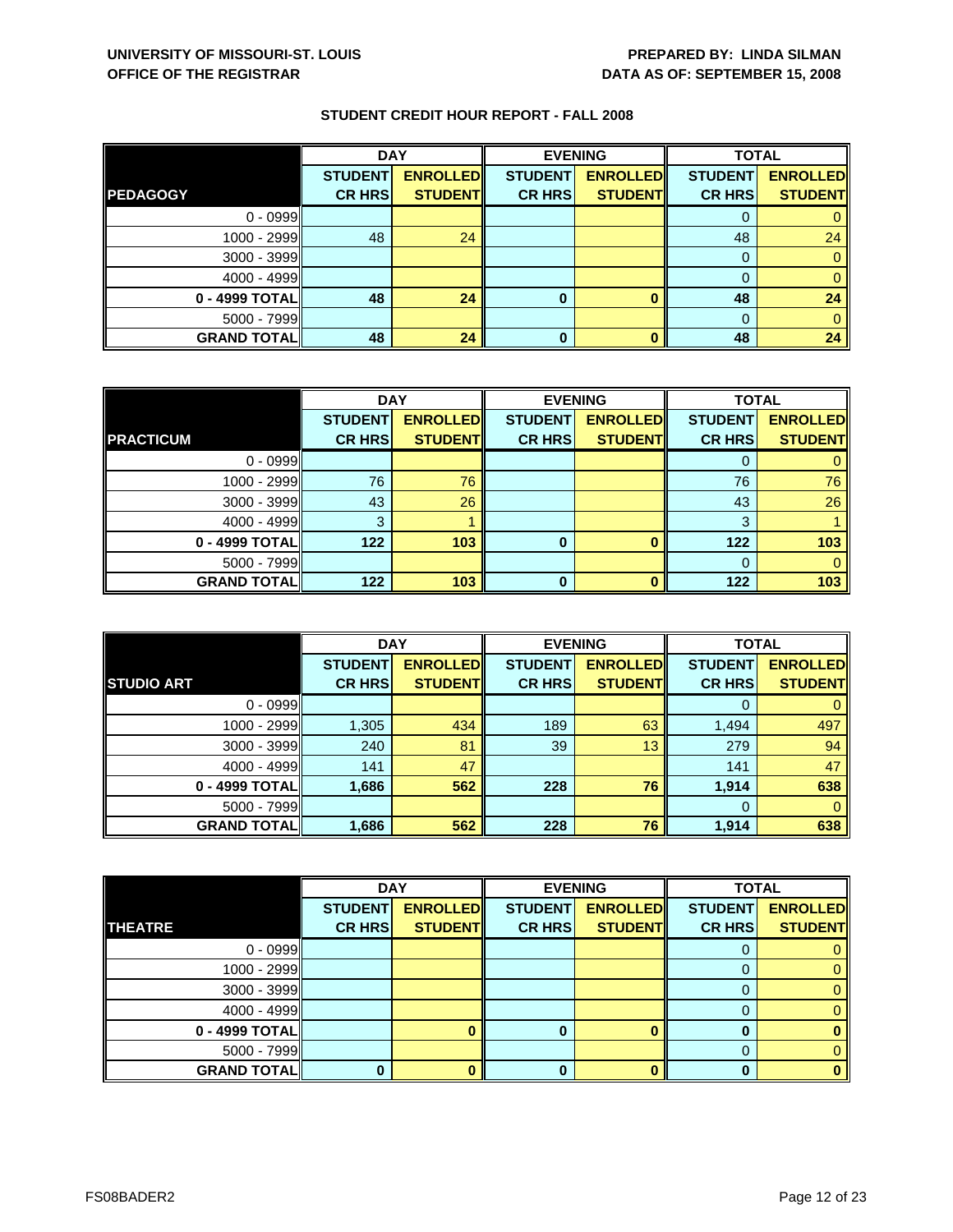|                          | <b>DAY</b>     |                 | <b>EVENING</b> |                 | <b>TOTAL</b>   |                 |
|--------------------------|----------------|-----------------|----------------|-----------------|----------------|-----------------|
|                          | <b>STUDENT</b> | <b>ENROLLED</b> | <b>STUDENT</b> | <b>ENROLLED</b> | <b>STUDENT</b> | <b>ENROLLED</b> |
| <b>THEATRE AND DANCE</b> | <b>CR HRS</b>  | <b>STUDENT</b>  | <b>CR HRS</b>  | <b>STUDENT</b>  | <b>CR HRS</b>  | <b>STUDENT</b>  |
| $0 - 0999$               |                |                 |                |                 |                |                 |
| $1000 - 2999$            | 719            | 257             | 81             | 27              | 800            | 284             |
| 3000 - 3999              | 40             | 16              |                |                 | 40             | 16              |
| $4000 - 4999$            | 3              |                 |                |                 | 3              |                 |
| 0 - 4999 TOTAL           | 762            | 274             | 81             | 27              | 843            | 301             |
| $5000 - 7999$            |                |                 |                |                 |                |                 |
| <b>GRAND TOTAL</b>       | 762            | 274             | 81             | 27              | 843            | 301             |

|                                 | <b>DAY</b>     |                 |                | <b>EVENING</b>  | <b>TOTAL</b>   |                 |
|---------------------------------|----------------|-----------------|----------------|-----------------|----------------|-----------------|
|                                 | <b>STUDENT</b> | <b>ENROLLED</b> | <b>STUDENT</b> | <b>ENROLLED</b> | <b>STUDENT</b> | <b>ENROLLED</b> |
| <b>THEORY &amp; COMPOSITION</b> | <b>CR HRS</b>  | <b>STUDENT</b>  | <b>CR HRS</b>  | <b>STUDENT</b>  | <b>CR HRS</b>  | <b>STUDENT</b>  |
| $0 - 0999$                      |                |                 |                |                 |                |                 |
| 1000 - 2999                     | 275            | 145             |                |                 | 275            | 145             |
| 3000 - 3999                     | 36             | 18              |                |                 | 36             | 18              |
| $4000 - 4999$                   | 5              |                 |                |                 | 5              |                 |
| 0 - 4999 TOTAL                  | 316            | 165             | 0              |                 | 316            | 165             |
| $5000 - 7999$                   |                |                 |                |                 | 0              |                 |
| <b>GRAND TOTAL</b>              | 316            | 165             | ŋ              |                 | 316            | 165             |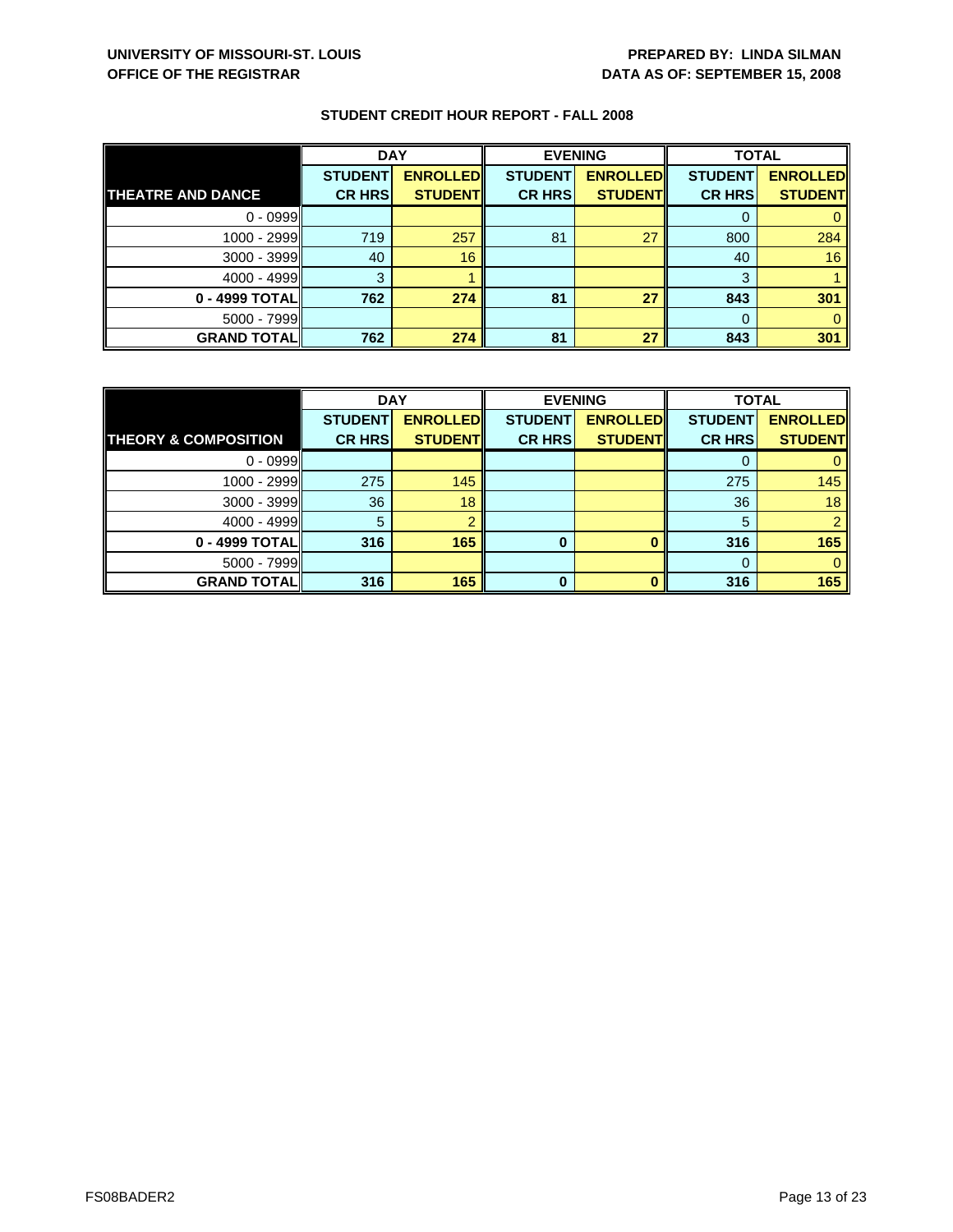|                    | <b>DAY</b>                      |                                   | <b>EVENING</b>                  |                                   | <b>TOTAL</b>                    |                                   |
|--------------------|---------------------------------|-----------------------------------|---------------------------------|-----------------------------------|---------------------------------|-----------------------------------|
| <b>ACCOUNTING</b>  | <b>STUDENT</b><br><b>CR HRS</b> | <b>ENROLLED</b><br><b>STUDENT</b> | <b>STUDENT</b><br><b>CR HRS</b> | <b>ENROLLED</b><br><b>STUDENT</b> | <b>STUDENT</b><br><b>CR HRS</b> | <b>ENROLLED</b><br><b>STUDENT</b> |
|                    |                                 |                                   |                                 |                                   |                                 |                                   |
| $0 - 0999$         |                                 |                                   |                                 |                                   |                                 |                                   |
| $1000 - 2999$      |                                 |                                   |                                 |                                   |                                 |                                   |
| $3000 - 3999$      |                                 |                                   |                                 |                                   |                                 |                                   |
| $4000 - 4999$      |                                 |                                   |                                 |                                   |                                 |                                   |
| 0 - 4999 TOTAL     |                                 |                                   | 0                               |                                   |                                 |                                   |
| $5000 - 7999$      | 501                             | 167                               |                                 |                                   | 501                             | 167                               |
| <b>GRAND TOTAL</b> | 501                             | 167                               | $\bf{0}$                        |                                   | 501                             | 167                               |

|                       | <b>DAY</b>     |                 | <b>EVENING</b> |                 | <b>TOTAL</b>   |                 |
|-----------------------|----------------|-----------------|----------------|-----------------|----------------|-----------------|
| <b>BUSINESS</b>       | <b>STUDENT</b> | <b>ENROLLED</b> | <b>STUDENT</b> | <b>ENROLLED</b> | <b>STUDENT</b> | <b>ENROLLED</b> |
| <b>ADMINISTRATION</b> | <b>CR HRS</b>  | <b>STUDENT</b>  | <b>CR HRS</b>  | <b>STUDENTI</b> | <b>CR HRS</b>  | <b>STUDENT</b>  |
| $0 - 0999$            |                |                 |                |                 |                |                 |
| 1000 - 2999           | 3,303          | 1,101           | 969            | 323             | 4,272          | 1,424           |
| $3000 - 3999$         | 7,779          | 2,604           | 3,120          | 1,046           | 10,899         | 3,650           |
| $4000 - 4999$         | 732            | 244             | 744            | 248             | 1,476          | 492             |
| 0 - 4999 TOTAL        | 11,814         | 3,949           | 4,833          | 1,617           | 16,647         | 5,566           |
| $5000 - 7999$         | 791            | 265             |                |                 | 791            | 265             |
| <b>GRAND TOTAL</b>    | 12,605         | 4,214           | 4,833          | 1,617           | 17,438         | 5,831           |

|                    | <b>DAY</b>                      |                                   |                                 | <b>EVENING</b>                    | <b>TOTAL</b>                    |                                   |
|--------------------|---------------------------------|-----------------------------------|---------------------------------|-----------------------------------|---------------------------------|-----------------------------------|
| <b>FINANCE</b>     | <b>STUDENT</b><br><b>CR HRS</b> | <b>ENROLLED</b><br><b>STUDENT</b> | <b>STUDENT</b><br><b>CR HRS</b> | <b>ENROLLED</b><br><b>STUDENT</b> | <b>STUDENT</b><br><b>CR HRS</b> | <b>ENROLLED</b><br><b>STUDENT</b> |
|                    |                                 |                                   |                                 |                                   |                                 |                                   |
| $0 - 0999$         |                                 |                                   |                                 |                                   | O                               |                                   |
| 1000 - 2999        |                                 |                                   |                                 |                                   |                                 |                                   |
| $3000 - 3999$      |                                 |                                   |                                 |                                   |                                 |                                   |
| $4000 - 4999$      |                                 |                                   |                                 |                                   | 0                               |                                   |
| 0 - 4999 TOTAL     |                                 |                                   | 0                               | n                                 |                                 |                                   |
| $5000 - 7999$      | 408                             | 136                               |                                 |                                   | 408                             | 136                               |
| <b>GRAND TOTAL</b> | 408                             | 136                               | 0                               |                                   | 408                             | 136                               |

|                    | <b>DAY</b>     |                 |                | <b>EVENING</b>  | <b>TOTAL</b>   |                 |
|--------------------|----------------|-----------------|----------------|-----------------|----------------|-----------------|
| <b>INFORMATION</b> | <b>STUDENT</b> | <b>ENROLLED</b> | <b>STUDENT</b> | <b>ENROLLED</b> | <b>STUDENT</b> | <b>ENROLLED</b> |
| <b>SYSTEMS</b>     | <b>CR HRS</b>  | <b>STUDENT</b>  | <b>CR HRS</b>  | <b>STUDENT</b>  | <b>CR HRS</b>  | <b>STUDENT</b>  |
| $0 - 0999$         |                |                 |                |                 |                |                 |
| $1000 - 2999$      |                |                 |                |                 |                | 0               |
| $3000 - 3999$      |                |                 |                |                 | 0              | 0               |
| $4000 - 4999$      |                |                 |                |                 |                | $\mathbf{0}$    |
| 0 - 4999 TOTAL     |                |                 | 0              |                 |                | 0               |
| $5000 - 7999$      | 504            | 168             |                |                 | 504            | 168             |
| <b>GRAND TOTAL</b> | 504            | 168             | $\Omega$       |                 | 504            | 168             |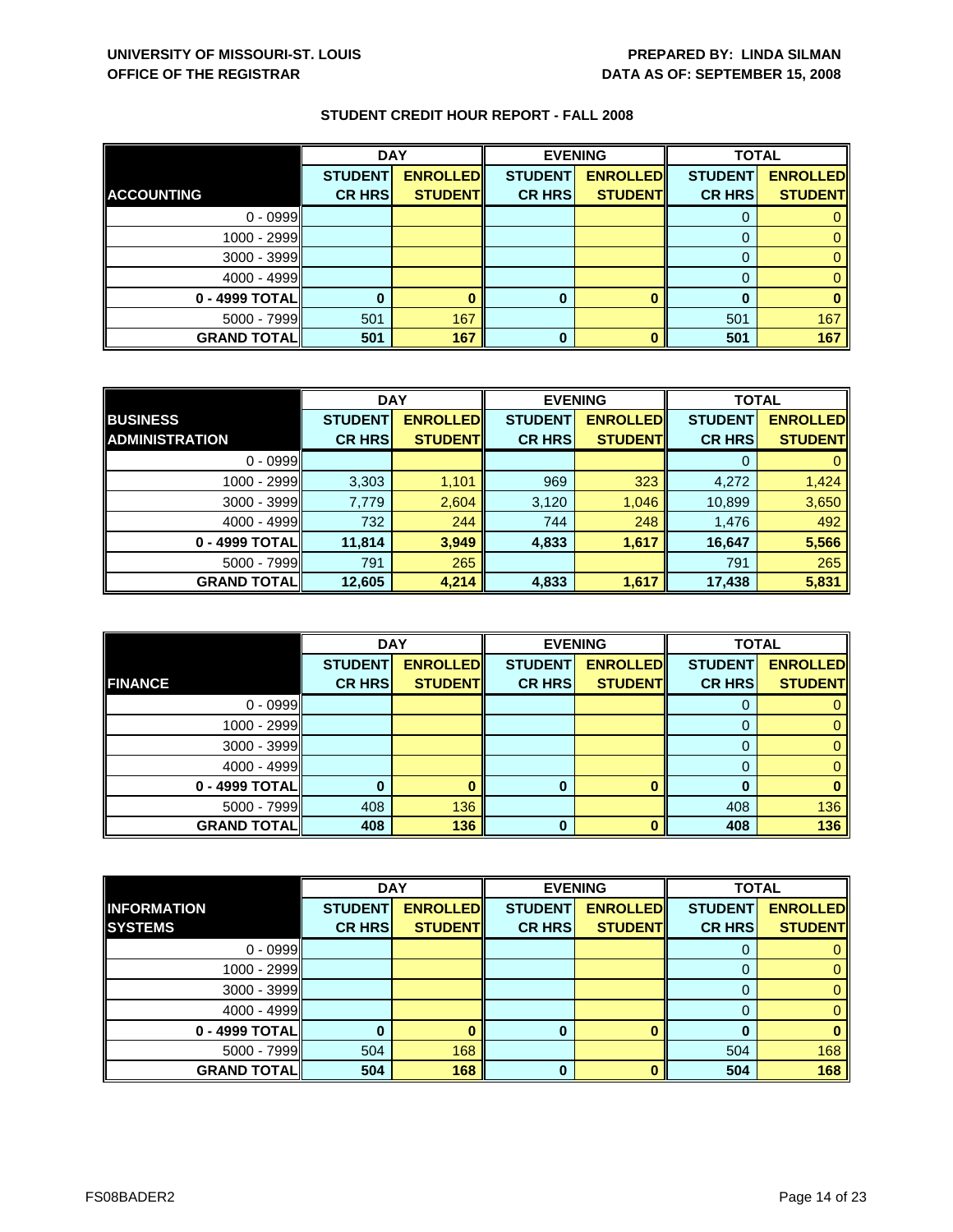| <b>LOGISTICS &amp;</b> | <b>DAY</b>     |                 | <b>EVENING</b> |                 | <b>TOTAL</b>   |                 |
|------------------------|----------------|-----------------|----------------|-----------------|----------------|-----------------|
| <b>OPERATIONS</b>      | <b>STUDENT</b> | <b>ENROLLED</b> | <b>STUDENT</b> | <b>ENROLLED</b> | <b>STUDENT</b> | <b>ENROLLED</b> |
| <b>IMANAGEMENT</b>     | <b>CR HRSI</b> | <b>STUDENT</b>  | <b>CR HRS</b>  | <b>STUDENT</b>  | <b>CR HRSI</b> | <b>STUDENT</b>  |
| $0 - 0999$             |                |                 |                |                 |                |                 |
| 1000 - 2999            |                |                 |                |                 |                |                 |
| $3000 - 3999$          |                |                 |                |                 |                |                 |
| $4000 - 4999$          |                |                 |                |                 |                |                 |
| 0 - 4999 TOTAL         |                |                 | 0              |                 |                |                 |
| 5000 - 7999            | 330            | 110             |                |                 | 330            | 110             |
| <b>GRAND TOTAL</b>     | 330            | 110             | 0              |                 | 330            | 110             |

|                    | <b>DAY</b>     |                 | <b>EVENING</b> |                 | <b>TOTAL</b>   |                 |
|--------------------|----------------|-----------------|----------------|-----------------|----------------|-----------------|
|                    | <b>STUDENT</b> | <b>ENROLLED</b> | <b>STUDENT</b> | <b>ENROLLED</b> | <b>STUDENT</b> | <b>ENROLLED</b> |
| <b>MANAGEMENT</b>  | <b>CR HRS</b>  | <b>STUDENT</b>  | <b>CR HRS</b>  | <b>STUDENT</b>  | <b>CR HRS</b>  | <b>STUDENT</b>  |
| $0 - 0999$         |                |                 |                |                 |                |                 |
| 1000 - 2999        |                |                 |                |                 | O              |                 |
| $3000 - 3999$      |                |                 |                |                 | 0              |                 |
| $4000 - 4999$      |                |                 |                |                 |                |                 |
| 0 - 4999 TOTAL     |                |                 | 0              | $\bf{0}$        | O              |                 |
| 5000 - 7999        | 354            | 118             |                |                 | 354            | 118             |
| <b>GRAND TOTAL</b> | 354            | 118             | O              | n               | 354            | 118             |

|                                                 | <b>DAY</b>     |                                   | <b>EVENING</b> |                 | <b>TOTAL</b>   |                                   |
|-------------------------------------------------|----------------|-----------------------------------|----------------|-----------------|----------------|-----------------------------------|
| <b>MANAGEMENT</b><br><b>INFORMATION SYSTEMS</b> | <b>STUDENT</b> | <b>ENROLLED</b><br><b>STUDENT</b> | <b>STUDENT</b> | <b>ENROLLED</b> | <b>STUDENT</b> | <b>ENROLLED</b><br><b>STUDENT</b> |
|                                                 | <b>CR HRS</b>  |                                   | <b>CR HRS</b>  | <b>STUDENT</b>  | <b>CR HRS</b>  |                                   |
| $0 - 0999$                                      |                |                                   |                |                 |                |                                   |
| 1000 - 2999                                     |                |                                   |                |                 |                |                                   |
| $3000 - 3999$                                   |                |                                   |                |                 |                |                                   |
| $4000 - 4999$                                   |                |                                   |                |                 |                |                                   |
| 0 - 4999 TOTAL                                  |                |                                   |                |                 |                |                                   |
| 5000 - 7999                                     |                |                                   |                |                 |                |                                   |
| <b>GRAND TOTALI</b>                             |                |                                   | O              |                 |                |                                   |

|                    | <b>DAY</b>     |                 |                | <b>EVENING</b>  | <b>TOTAL</b>   |                 |
|--------------------|----------------|-----------------|----------------|-----------------|----------------|-----------------|
|                    | <b>STUDENT</b> | <b>ENROLLED</b> | <b>STUDENT</b> | <b>ENROLLED</b> | <b>STUDENT</b> | <b>ENROLLED</b> |
| <b>MARKETING</b>   | <b>CR HRS</b>  | <b>STUDENT</b>  | <b>CR HRS</b>  | <b>STUDENT</b>  | <b>CR HRS</b>  | <b>STUDENT</b>  |
| $0 - 0999$         |                |                 |                |                 |                |                 |
| $1000 - 2999$      |                |                 |                |                 | 0              | 0               |
| $3000 - 3999$      |                |                 |                |                 | 0              | 0               |
| $4000 - 4999$      |                |                 |                |                 |                | $\mathbf{0}$    |
| 0 - 4999 TOTAL     |                |                 | 0              |                 |                | 0               |
| $5000 - 7999$      | 375            | 125             |                |                 | 375            | 125             |
| <b>GRAND TOTAL</b> | 375            | 125             | $\Omega$       |                 | 375            | 125             |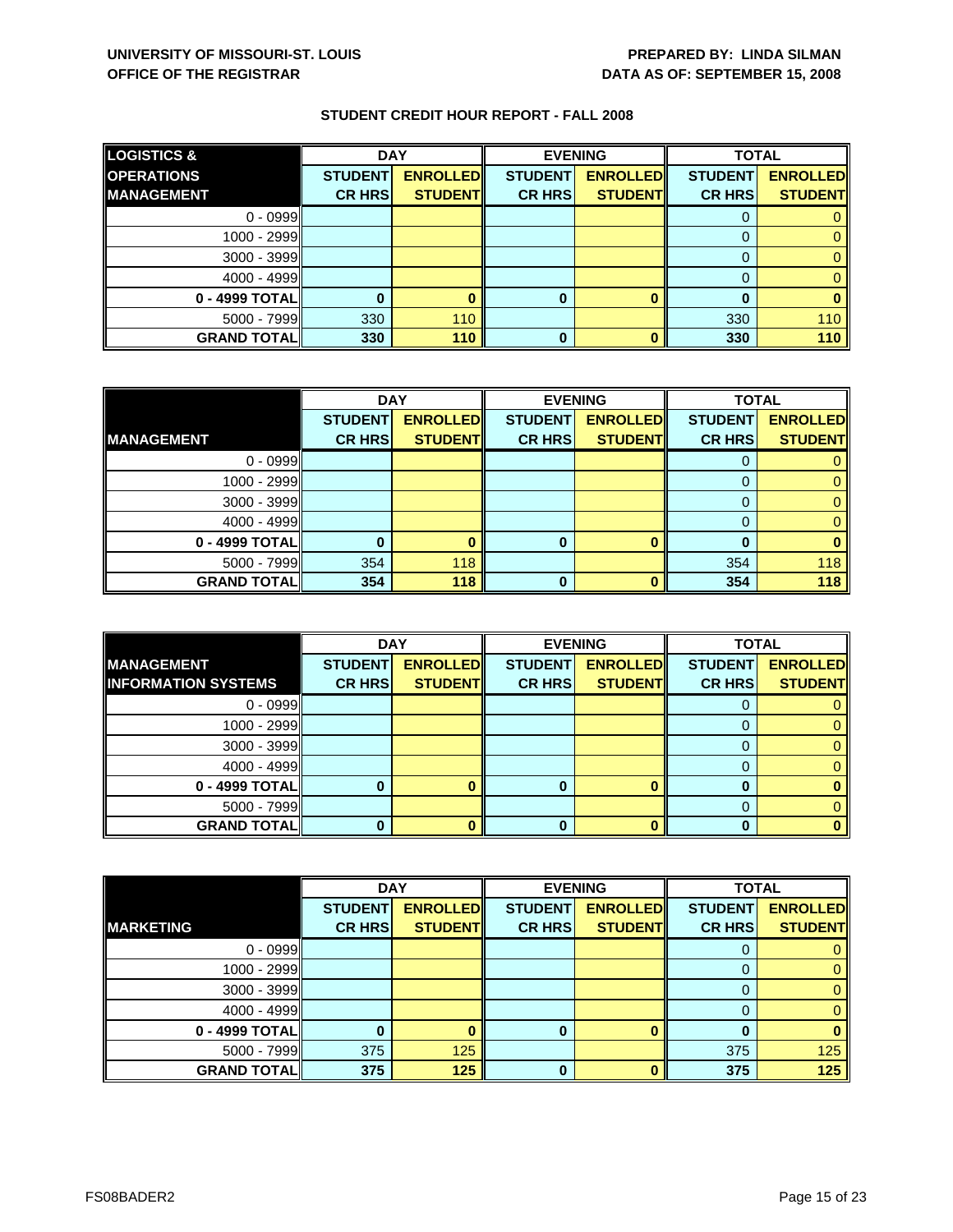|                    | <b>DAY</b>     |                 |                | <b>EVENING</b>  | <b>TOTAL</b>   |                 |
|--------------------|----------------|-----------------|----------------|-----------------|----------------|-----------------|
| <b>ADULT</b>       | <b>STUDENT</b> | <b>ENROLLED</b> | <b>STUDENT</b> | <b>ENROLLED</b> | <b>STUDENT</b> | <b>ENROLLED</b> |
| <b>EDUCATION</b>   | <b>CR HRS</b>  | <b>STUDENT</b>  | <b>CR HRS</b>  | <b>STUDENT</b>  | <b>CR HRS</b>  | <b>STUDENT</b>  |
| $0 - 0999$         |                |                 |                |                 |                |                 |
| 1000 - 2999        |                |                 |                |                 |                |                 |
| 3000 - 3999        |                |                 |                |                 |                |                 |
| $4000 - 4999$      |                |                 |                |                 |                |                 |
| 0 - 4999 TOTAL     |                |                 | 0              |                 |                |                 |
| $5000 - 7999$      | 149            | 48              |                |                 | 149            | 48              |
| <b>GRAND TOTAL</b> | 149            | 48              | 0              | O               | 149            | 48              |

|                    | <b>DAY</b>     |                 | <b>EVENING</b> |                 | <b>TOTAL</b>   |                 |
|--------------------|----------------|-----------------|----------------|-----------------|----------------|-----------------|
| <b>COUNSELOR</b>   | <b>STUDENT</b> | <b>ENROLLED</b> | <b>STUDENT</b> | <b>ENROLLED</b> | <b>STUDENT</b> | <b>ENROLLED</b> |
| <b>EDUCATION</b>   | <b>CR HRS</b>  | <b>STUDENT</b>  | <b>CR HRS</b>  | <b>STUDENT</b>  | <b>CR HRS</b>  | <b>STUDENT</b>  |
| $0 - 0999$         |                |                 |                |                 |                |                 |
| 1000 - 2999        |                |                 |                |                 |                |                 |
| $3000 - 3999$      |                |                 |                |                 |                |                 |
| $4000 - 4999$      |                |                 |                |                 |                |                 |
| 0 - 4999 TOTAL     |                |                 | 0              |                 |                |                 |
| $5000 - 7999$      | 954            | 318             |                |                 | 954            | 318             |
| <b>GRAND TOTAL</b> | 954            | 318             | O              |                 | 954            | 318             |

|                        | <b>DAY</b>     |                 |                | <b>EVENING</b>  | <b>TOTAL</b>   |                 |
|------------------------|----------------|-----------------|----------------|-----------------|----------------|-----------------|
| <b>EARLY CHILDHOOD</b> | <b>STUDENT</b> | <b>ENROLLED</b> | <b>STUDENT</b> | <b>ENROLLED</b> | <b>STUDENT</b> | <b>ENROLLED</b> |
| <b>EDUCATION</b>       | <b>CR HRS</b>  | <b>STUDENT</b>  | <b>CR HRS</b>  | <b>STUDENT</b>  | <b>CR HRS</b>  | <b>STUDENT</b>  |
| $0 - 0999$             |                |                 |                |                 | O              |                 |
| 1000 - 2999            |                |                 |                |                 | 0              | 0               |
| 3000 - 3999            | 120            | 52              |                |                 | 120            | 52              |
| $4000 - 4999$          | 147            | 31              | 54             | 18              | 201            | 49              |
| 0 - 4999 TOTAL         | 267            | 83              | 54             | 18              | 321            | 101             |
| $5000 - 7999$          |                |                 |                |                 | $\Omega$       |                 |
| <b>GRAND TOTALI</b>    | 267            | 83              | 54             | 18              | 321            | 101             |

|                    | <b>DAY</b>     |                 | <b>EVENING</b> |                 | <b>TOTAL</b>   |                 |
|--------------------|----------------|-----------------|----------------|-----------------|----------------|-----------------|
|                    | <b>STUDENT</b> | <b>ENROLLED</b> | <b>STUDENT</b> | <b>ENROLLED</b> | <b>STUDENT</b> | <b>ENROLLED</b> |
| <b>EDUCATION</b>   | <b>CR HRS</b>  | <b>STUDENT</b>  | <b>CR HRS</b>  | <b>STUDENT</b>  | <b>CR HRS</b>  | <b>STUDENT</b>  |
| $0 - 0999$         |                |                 |                |                 | 0              | 0               |
| 1000 - 2999        | 16             | 4               |                |                 | 16             | 4               |
| $3000 - 3999$      |                |                 |                |                 | 0              | $\mathbf{0}$    |
| $4000 - 4999$      |                |                 |                |                 | 0              | $\mathbf{0}$    |
| 0 - 4999 TOTAL     | 16             |                 | 0              |                 | 16             | 4               |
| 5000 - 7999        | 382            | 147             |                |                 | 382            | 147             |
| <b>GRAND TOTAL</b> | 398            | 151             | $\bf{0}$       | n               | 398            | 151             |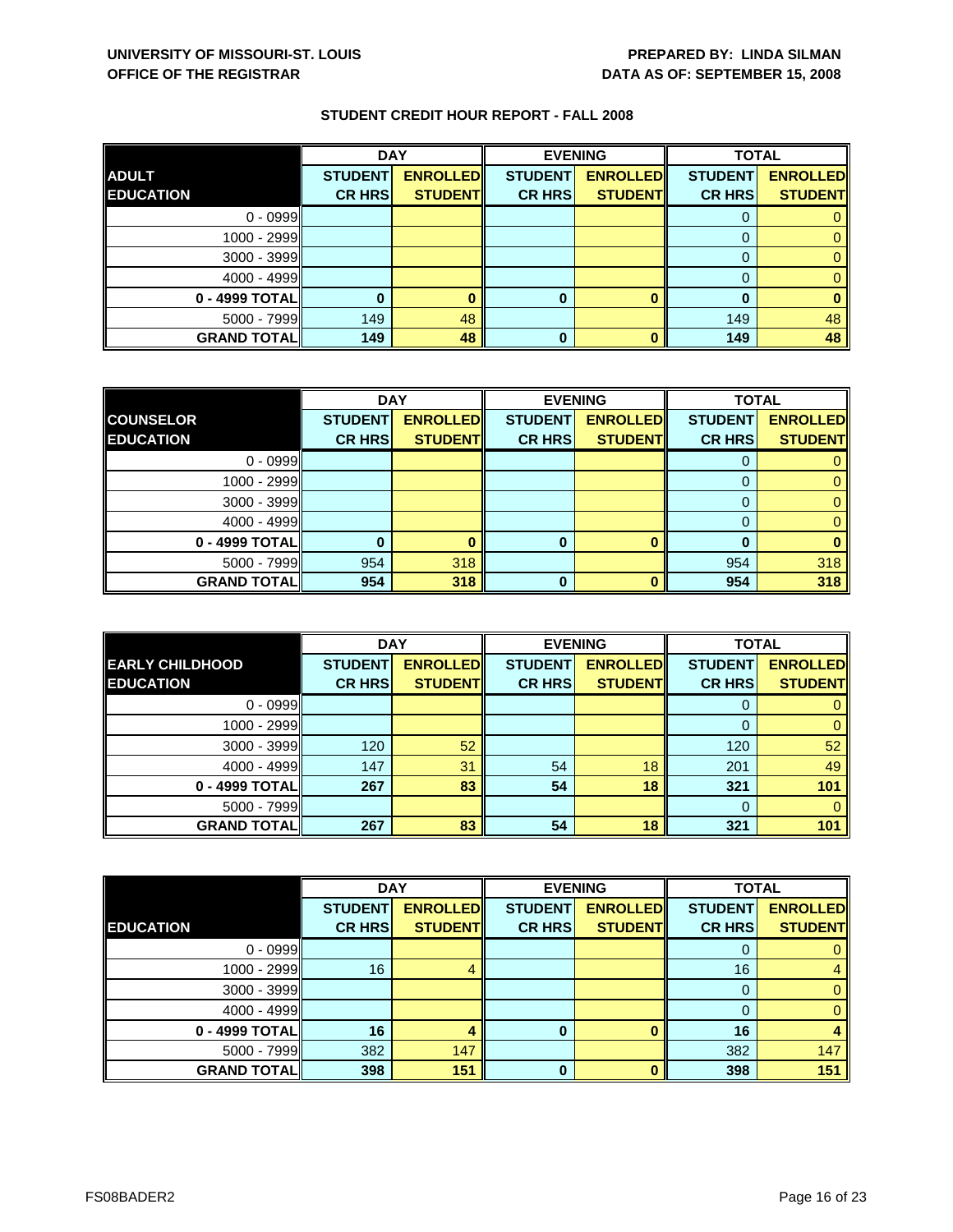|                       | <b>DAY</b>     |                 |                | <b>EVENING</b>  | <b>TOTAL</b>   |                 |
|-----------------------|----------------|-----------------|----------------|-----------------|----------------|-----------------|
| <b>EDUCATIONAL</b>    | <b>STUDENT</b> | <b>ENROLLED</b> | <b>STUDENT</b> | <b>ENROLLED</b> | <b>STUDENT</b> | <b>ENROLLED</b> |
| <b>ADMINISTRATION</b> | <b>CR HRS</b>  | <b>STUDENTI</b> | <b>CR HRS</b>  | <b>STUDENT</b>  | <b>CR HRS</b>  | <b>STUDENT</b>  |
| $0 - 0999$            |                |                 |                |                 |                |                 |
| $1000 - 2999$         |                |                 |                |                 |                |                 |
| $3000 - 3999$         |                |                 |                |                 |                |                 |
| $4000 - 4999$         |                |                 |                |                 |                |                 |
| 0 - 4999 TOTALI       |                |                 | 0              |                 |                |                 |
| $5000 - 7999$         | 656            | 226             |                |                 | 656            | 226             |
| <b>GRAND TOTAL</b>    | 656            | 226             | 0              |                 | 656            | 226             |

|                    | <b>DAY</b><br><b>EVENING</b> |                 | <b>TOTAL</b>   |                 |                |                 |
|--------------------|------------------------------|-----------------|----------------|-----------------|----------------|-----------------|
| <b>EDUCATIONAL</b> | <b>STUDENT</b>               | <b>ENROLLED</b> | <b>STUDENT</b> | <b>ENROLLED</b> | <b>STUDENT</b> | <b>ENROLLED</b> |
| <b>FOUNDATIONS</b> | <b>CR HRS</b>                | <b>STUDENT</b>  | <b>CR HRS</b>  | <b>STUDENT</b>  | <b>CR HRS</b>  | <b>STUDENT</b>  |
| $0 - 0999$         |                              |                 |                |                 |                |                 |
| 1000 - 2999        |                              |                 |                |                 |                |                 |
| $3000 - 3999$      |                              |                 |                |                 |                |                 |
| 4000 - 4999        |                              |                 |                |                 |                |                 |
| 0 - 4999 TOTAL     |                              |                 | o              |                 |                |                 |
| $5000 - 7999$      | 15                           |                 |                |                 | 15             |                 |
| <b>GRAND TOTAL</b> | 15                           |                 |                |                 | 15             |                 |

|                                         | <b>DAY</b>                      |                                    | <b>EVENING</b>                  |                                   | <b>TOTAL</b>                    |                                   |
|-----------------------------------------|---------------------------------|------------------------------------|---------------------------------|-----------------------------------|---------------------------------|-----------------------------------|
| <b>EDUCATIONAL</b><br><b>PSYCHOLOGY</b> | <b>STUDENT</b><br><b>CR HRS</b> | <b>ENROLLEDI</b><br><b>STUDENT</b> | <b>STUDENT</b><br><b>CR HRS</b> | <b>ENROLLED</b><br><b>STUDENT</b> | <b>STUDENT</b><br><b>CR HRS</b> | <b>ENROLLED</b><br><b>STUDENT</b> |
|                                         |                                 |                                    |                                 |                                   |                                 |                                   |
| $0 - 0999$                              |                                 |                                    |                                 |                                   |                                 |                                   |
| $1000 - 2999$                           | 21                              |                                    | 15                              |                                   | 36                              | 12 <sup>1</sup>                   |
| $3000 - 3999$                           | 6                               |                                    | 3                               |                                   | 9                               |                                   |
| $4000 - 4999$                           |                                 |                                    |                                 |                                   |                                 |                                   |
| 0 - 4999 TOTAL                          | 27                              |                                    | 18                              | 6                                 | 45                              | 15                                |
| $5000 - 7999$                           | 530                             | 170                                |                                 |                                   | 530                             | 170                               |
| <b>GRAND TOTALI</b>                     | 557                             | 179                                | 18                              | 6                                 | 575                             | 185                               |

|                    | <b>DAY</b>     |                 |                | <b>EVENING</b>  | <b>TOTAL</b>   |                 |
|--------------------|----------------|-----------------|----------------|-----------------|----------------|-----------------|
| <b>EDUCATIONAL</b> | <b>STUDENT</b> | <b>ENROLLED</b> | <b>STUDENT</b> | <b>ENROLLED</b> | <b>STUDENT</b> | <b>ENROLLED</b> |
| <b>RESEARCH</b>    | <b>CR HRS</b>  | <b>STUDENT</b>  | <b>CR HRS</b>  | <b>STUDENT</b>  | <b>CR HRS</b>  | <b>STUDENT</b>  |
| $0 - 0999$         |                |                 |                |                 | O              | 0               |
| 1000 - 2999        |                |                 |                |                 | 0              | $\mathbf{0}$    |
| $3000 - 3999$      |                |                 |                |                 | $\Omega$       | $\mathbf{0}$    |
| $4000 - 4999$      |                |                 |                |                 | 0              | $\mathbf{0}$    |
| 0 - 4999 TOTAL     |                |                 | 0              |                 | 0              | $\bf{0}$        |
| $5000 - 7999$      | 645            | 215             |                |                 | 645            | 215             |
| <b>GRAND TOTAL</b> | 645            | 215             | $\bf{0}$       | n               | 645            | 215             |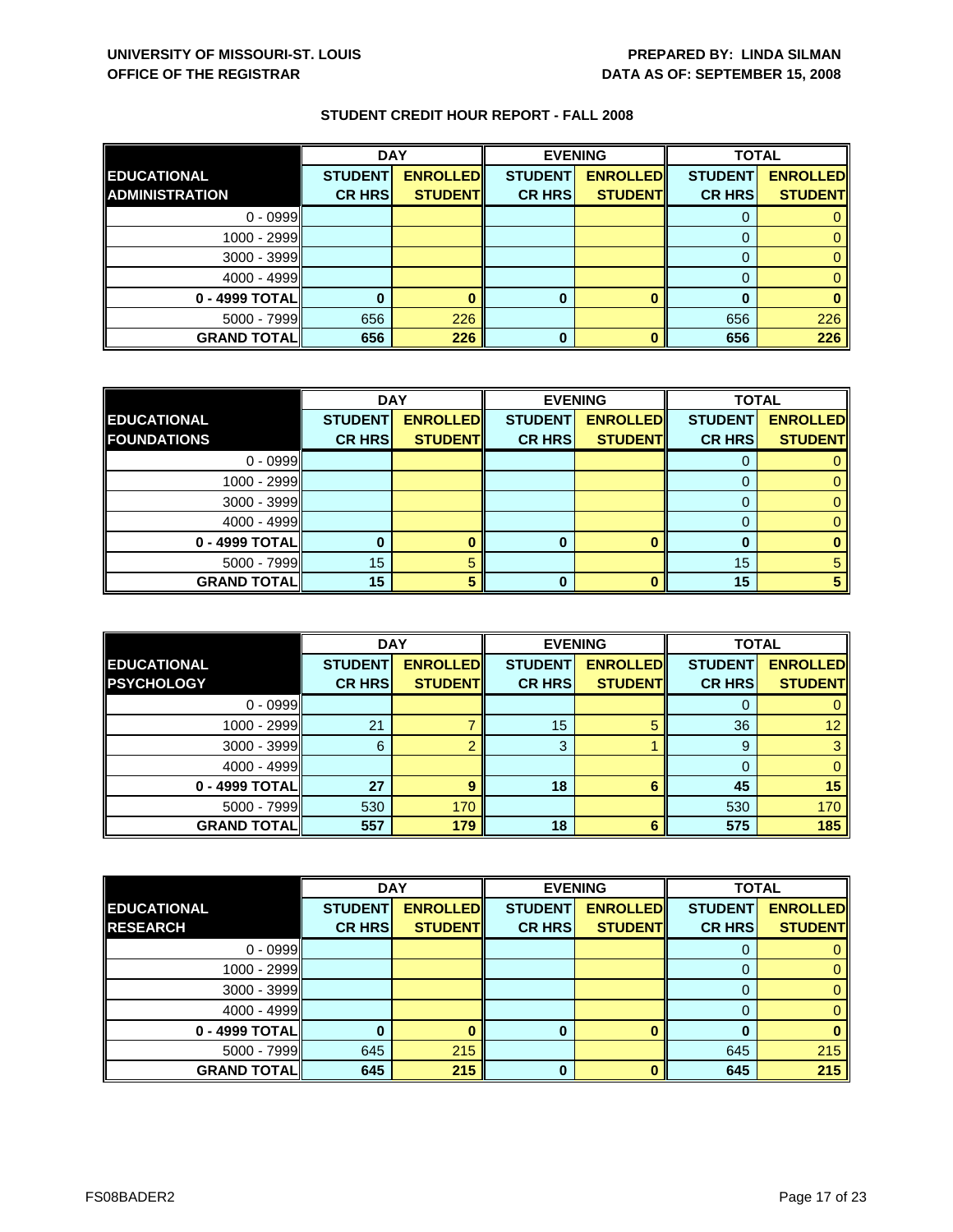|                    | <b>DAY</b>     |                 |                | <b>EVENING</b>  | <b>TOTAL</b>   |                 |
|--------------------|----------------|-----------------|----------------|-----------------|----------------|-----------------|
| <b>EDUCATIONAL</b> | <b>STUDENT</b> | <b>ENROLLED</b> | <b>STUDENT</b> | <b>ENROLLED</b> | <b>STUDENT</b> | <b>ENROLLED</b> |
| <b>TECHNOLOGY</b>  | <b>CR HRS</b>  | <b>STUDENT</b>  | <b>CR HRS</b>  | <b>STUDENT</b>  | <b>CR HRS</b>  | <b>STUDENT</b>  |
| $0 - 0999$         |                |                 |                |                 |                |                 |
| 1000 - 2999        |                |                 |                |                 |                |                 |
| 3000 - 3999        |                |                 |                |                 |                |                 |
| $4000 - 4999$      |                |                 |                |                 |                |                 |
| 0 - 4999 TOTAL     |                |                 | 0              |                 |                |                 |
| $5000 - 7999$      | 63             | 21              |                |                 | 63             | 2 <sub>1</sub>  |
| <b>GRAND TOTAL</b> | 63             | 21              |                |                 | 63             | 21              |

|                    | <b>DAY</b>     |                 | <b>EVENING</b> |                 | <b>TOTAL</b>   |                 |
|--------------------|----------------|-----------------|----------------|-----------------|----------------|-----------------|
| <b>ELEMENTARY</b>  | <b>STUDENT</b> | <b>ENROLLED</b> | <b>STUDENT</b> | <b>ENROLLED</b> | <b>STUDENT</b> | <b>ENROLLED</b> |
| <b>EDUCATION</b>   | <b>CR HRS</b>  | <b>STUDENT</b>  | <b>CR HRS</b>  | <b>STUDENT</b>  | <b>CR HRS</b>  | <b>STUDENT</b>  |
| $0 - 0999$         |                |                 |                |                 |                |                 |
| 1000 - 2999        | 18             | 6               |                |                 | 18             | 6               |
| $3000 - 3999$      | 246            | 82              | 81             | 27              | 327            | 109             |
| $4000 - 4999$      | 1,584          | 380             | 294            | 98              | 1,878          | 478             |
| 0 - 4999 TOTAL     | 1,848          | 468             | 375            | 125             | 2,223          | 593             |
| $5000 - 7999$      | 240            | 79              |                |                 | 240            | 79              |
| <b>GRAND TOTAL</b> | 2,088          | 547             | 375            | 125             | 2,463          | 672             |

|                         | <b>DAY</b>     |                 |                | <b>EVENING</b>  | <b>TOTAL</b>   |                 |
|-------------------------|----------------|-----------------|----------------|-----------------|----------------|-----------------|
|                         | <b>STUDENT</b> | <b>ENROLLED</b> | <b>STUDENT</b> | <b>ENROLLED</b> | <b>STUDENT</b> | <b>ENROLLED</b> |
| <b>HIGHER EDUCATION</b> | <b>CR HRS</b>  | <b>STUDENT</b>  | <b>CR HRS</b>  | <b>STUDENT</b>  | <b>CR HRS</b>  | <b>STUDENT</b>  |
| $0 - 0999$              |                |                 |                |                 | O              |                 |
| 1000 - 2999             |                |                 |                |                 |                |                 |
| $3000 - 3999$           |                |                 |                |                 |                |                 |
| $4000 - 4999$           |                |                 |                |                 | 0              |                 |
| 0 - 4999 TOTAL          |                |                 |                | n               |                |                 |
| $5000 - 7999$           | 233            | 78              |                |                 | 233            | 78              |
| <b>GRAND TOTALI</b>     | 233            | 78              | 0              |                 | 233            | 78              |

|                         | <b>DAY</b>     |                 | <b>EVENING</b> |                 | <b>TOTAL</b>   |                 |
|-------------------------|----------------|-----------------|----------------|-----------------|----------------|-----------------|
|                         | <b>STUDENT</b> | <b>ENROLLED</b> | <b>STUDENT</b> | <b>ENROLLED</b> | <b>STUDENT</b> | <b>ENROLLED</b> |
| <b>MIDDLE EDUCATION</b> | <b>CR HRS</b>  | <b>STUDENT</b>  | <b>CR HRS</b>  | <b>STUDENT</b>  | <b>CR HRS</b>  | <b>STUDENT</b>  |
| $0 - 0999$              |                |                 |                |                 | O              |                 |
| $1000 - 2999$           |                |                 |                |                 | 0              | 0               |
| $3000 - 3999$           |                |                 |                |                 | 0              | 0               |
| $4000 - 4999$           | 63             | 21              |                |                 | 63             | 21              |
| $0 - 4999$ TOTAL        | 63             | 21              | 0              |                 | 63             | 21              |
| $5000 - 7999$           |                |                 |                |                 | 0              | 0               |
| <b>GRAND TOTAL</b>      | 63             | 21              | ŋ              |                 | 63             | 21              |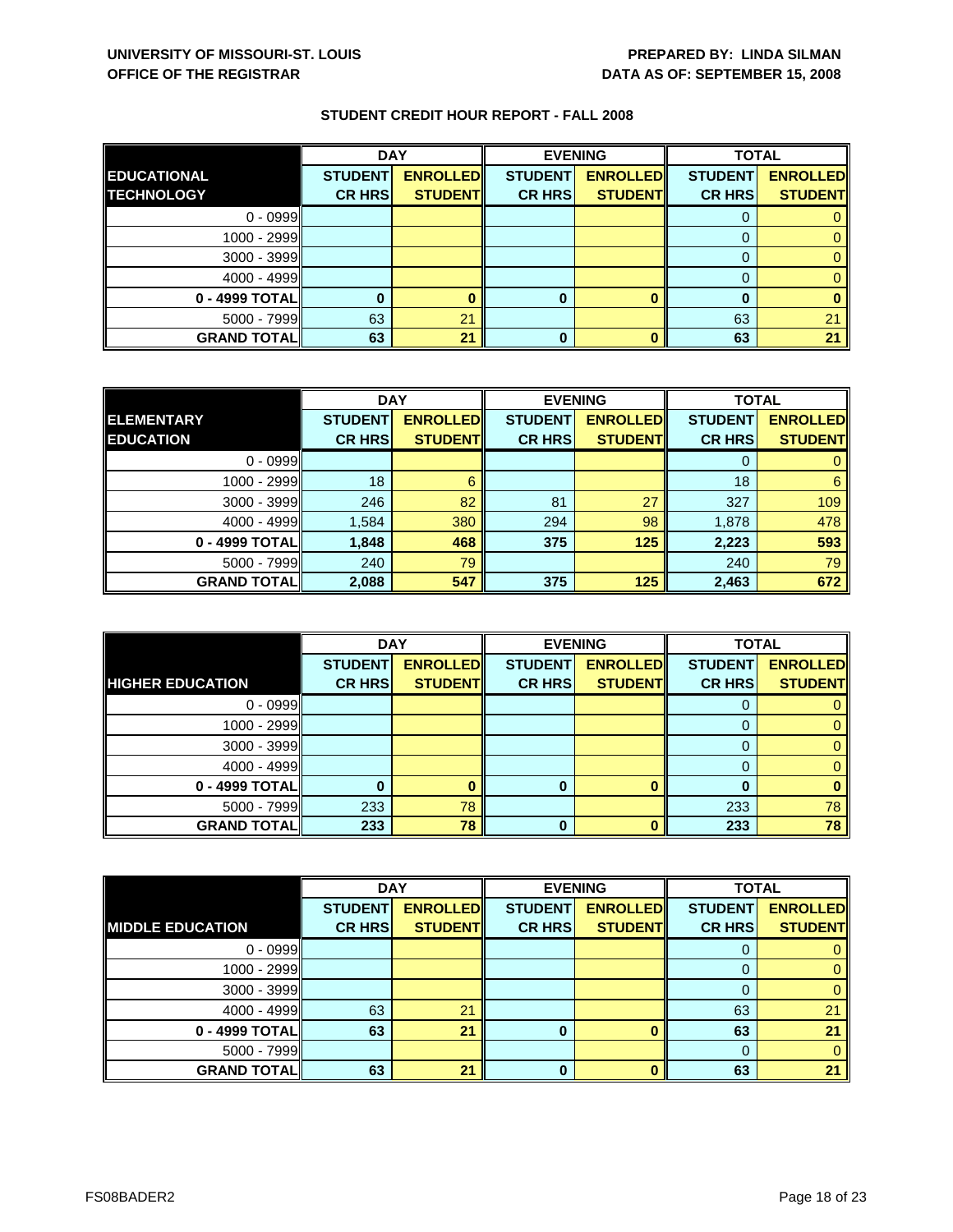|                    | <b>DAY</b>     |                 | <b>EVENING</b> |                 | <b>TOTAL</b>   |                 |
|--------------------|----------------|-----------------|----------------|-----------------|----------------|-----------------|
| <b>PHYSICAL</b>    | <b>STUDENT</b> | <b>ENROLLED</b> | <b>STUDENT</b> | <b>ENROLLED</b> | <b>STUDENT</b> | <b>ENROLLED</b> |
| <b>EDUCATION</b>   | <b>CR HRS</b>  | <b>STUDENT</b>  | <b>CR HRS</b>  | <b>STUDENT</b>  | <b>CR HRS</b>  | <b>STUDENT</b>  |
| $0 - 0999$         |                |                 |                |                 |                |                 |
| 1000 - 2999        | 60             | 20              |                |                 | 60             | 20              |
| $3000 - 3999$      | 1,180          | 376             | 118            | 42              | 1,298          | 418             |
| $4000 - 4999$      | 180            | 30              |                |                 | 180            | 30              |
| 0 - 4999 TOTAL     | 1,420          | 426             | 118            | 42              | 1,538          | 468             |
| $5000 - 7999$      | 12             | 4               |                |                 | 12             | 4               |
| <b>GRAND TOTAL</b> | 1,432          | 430             | 118            | 42              | 1,550          | 472             |

|                    | <b>DAY</b>     |                 |                | <b>EVENING</b>  |                | <b>TOTAL</b>    |  |
|--------------------|----------------|-----------------|----------------|-----------------|----------------|-----------------|--|
| <b>SECONDARY</b>   | <b>STUDENT</b> | <b>ENROLLED</b> | <b>STUDENT</b> | <b>ENROLLED</b> | <b>STUDENT</b> | <b>ENROLLED</b> |  |
| <b>EDUCATION</b>   | <b>CR HRS</b>  | <b>STUDENT</b>  | <b>CR HRS</b>  | <b>STUDENT</b>  | <b>CR HRS</b>  | <b>STUDENT</b>  |  |
| $0 - 0999$         |                |                 |                |                 |                |                 |  |
| 1000 - 2999        |                |                 |                |                 |                |                 |  |
| $3000 - 3999$      |                |                 |                |                 |                |                 |  |
| $4000 - 4999$      | 692            | 144             | 30             | 10              | 722            | 154             |  |
| 0 - 4999 TOTALI    | 692            | 144             | 30             | 10              | 722            | 154             |  |
| $5000 - 7999$      | 95             | 32              |                |                 | 95             | 32              |  |
| <b>GRAND TOTAL</b> | 787            | 176             | 30             | 10              | 817            | 186             |  |

|                    | <b>DAY</b>     |                 |                | <b>EVENING</b>  | <b>TOTAL</b>   |                 |
|--------------------|----------------|-----------------|----------------|-----------------|----------------|-----------------|
| <b>SPECIAL</b>     | <b>STUDENT</b> | <b>ENROLLED</b> | <b>STUDENT</b> | <b>ENROLLED</b> | <b>STUDENT</b> | <b>ENROLLED</b> |
| <b>EDUCATION</b>   | <b>CR HRS</b>  | <b>STUDENT</b>  | <b>CR HRS</b>  | <b>STUDENT</b>  | <b>CR HRS</b>  | <b>STUDENT</b>  |
| $0 - 0999$         |                |                 |                |                 | 0              | 0               |
| $1000 - 2999$      |                |                 |                |                 | 0              | $\mathbf{0}$    |
| $3000 - 3999$      | 57             | 19              | 81             | 27              | 138            | 46              |
| $4000 - 4999$      | 60             | 10              | 105            | 35              | 165            | 45              |
| 0 - 4999 TOTALI    | 117            | 29              | 186            | 62              | 303            | 91              |
| $5000 - 7999$      | 342            | 114             |                |                 | 342            | 114             |
| <b>GRAND TOTAL</b> | 459            | 143             | 186            | 62              | 645            | 205             |

|                    | <b>DAY</b>     |                 | <b>EVENING</b> |                 | <b>TOTAL</b>   |                 |
|--------------------|----------------|-----------------|----------------|-----------------|----------------|-----------------|
| <b>TEACHER</b>     | <b>STUDENT</b> | <b>ENROLLED</b> | <b>STUDENT</b> | <b>ENROLLED</b> | <b>STUDENT</b> | <b>ENROLLED</b> |
| <b>EDUCATION</b>   | <b>CR HRS</b>  | <b>STUDENT</b>  | <b>CR HRS</b>  | <b>STUDENT</b>  | <b>CR HRS</b>  | <b>STUDENT</b>  |
| $0 - 0999$         |                |                 |                |                 | 0              | $\mathbf{0}$    |
| 1000 - 2999        | 999            | 333             | 165            | 55              | 1,164          | 388             |
| 3000 - 3999        | 1,263          | 421             | 234            | 78              | 1,497          | 499             |
| $4000 - 4999$      | 99             | 33              | 66             | 22              | 165            | 55              |
| 0 - 4999 TOTAL     | 2,361          | 787             | 465            | 155             | 2,826          | 942             |
| $5000 - 7999$      | 770            | 240             |                |                 | 770            | 240             |
| <b>GRAND TOTAL</b> | 3,131          | 1,027           | 465            | 155             | 3,596          | 1,182           |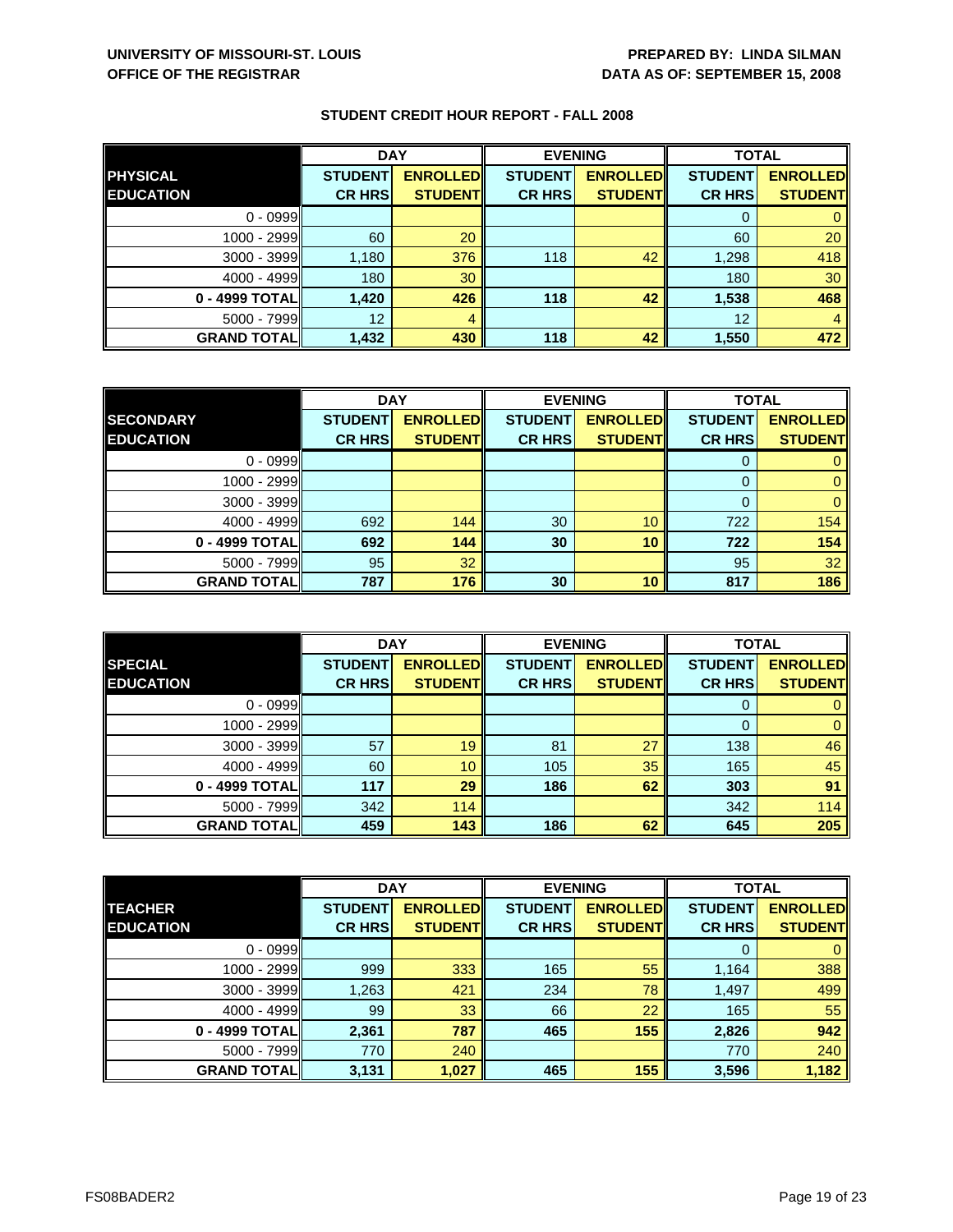|                           | <b>DAY</b>     |                 | <b>EVENING</b> |                 | <b>TOTAL</b>   |                 |
|---------------------------|----------------|-----------------|----------------|-----------------|----------------|-----------------|
| <b>TOTAL COLLEGE OF</b>   | <b>STUDENT</b> | <b>ENROLLED</b> | <b>STUDENT</b> | <b>ENROLLED</b> | <b>STUDENT</b> | <b>ENROLLED</b> |
| <b>ARTS &amp; SCIENCE</b> | <b>CR HRS</b>  | <b>STUDENTI</b> | <b>CR HRS</b>  | <b>STUDENT</b>  | <b>CR HRS</b>  | <b>STUDENT</b>  |
| $0 - 0999$                | 189            | 63              | 51             | 17              | 240            | 80              |
| 1000 - 2999               | 32,161         | 10,258          | 5,581          | 1,753           | 37,742         | 12,011          |
| $3000 - 3999$             | 7,246          | 2,442           | 2,154          | 730             | 9,400          | 3,172           |
| $4000 - 4999$             | 4,972          | 1,772           | 1,396          | 455             | 6,368          | 2,227           |
| 0 - 4999 TOTAL            | 44,568         | 14,535          | 9,182          | 2,955           | 53,750         | 17,490          |
| $5000 - 7999$             | 4,462          | 1,641           | 0              |                 | 4,462          | 1,641           |
| <b>GRAND TOTALI</b>       | 49,030         | 16,176          | 9,182          | 2,955           | 58,212         | 19,131          |

|                                | <b>DAY</b>     |                 | <b>EVENING</b> |                 | <b>TOTAL</b>   |                 |
|--------------------------------|----------------|-----------------|----------------|-----------------|----------------|-----------------|
| <b>TOTAL COLLEGE OF</b>        | <b>STUDENT</b> | <b>ENROLLED</b> | <b>STUDENT</b> | <b>ENROLLED</b> | <b>STUDENT</b> | <b>ENROLLED</b> |
| <b>BUSINESS ADMINISTRATION</b> | <b>CR HRS</b>  | <b>STUDENT</b>  | <b>CR HRS</b>  | <b>STUDENT</b>  | <b>CR HRS</b>  | <b>STUDENT</b>  |
| $0 - 0999$                     |                |                 |                |                 |                |                 |
| 1000 - 2999                    | 3,303          | 1,101           | 969            | 323             | 4,272          | 1,424           |
| 3000 - 3999                    | 7,779          | 2,604           | 3,120          | 1,046           | 10,899         | 3,650           |
| $4000 - 4999$                  | 732            | 244             | 744            | 248             | 1,476          | 492             |
| 0 - 4999 TOTAL                 | 11,814         | 3,949           | 4,833          | 1,617           | 16,647         | 5,566           |
| $5000 - 7999$                  | 3,263          | 1,089           | 0              |                 | 3,263          | 1,089           |
| <b>GRAND TOTAL</b>             | 15,077         | 5,038           | 4,833          | 1,617           | 19,910         | 6,655           |

|                                             | <b>DAY</b>                      |                                   | <b>EVENING</b>                  |                                    | <b>TOTAL</b>                    |                                   |
|---------------------------------------------|---------------------------------|-----------------------------------|---------------------------------|------------------------------------|---------------------------------|-----------------------------------|
| <b>TOTAL COLLEGE OF</b><br><b>EDUCATION</b> | <b>STUDENT</b><br><b>CR HRS</b> | <b>ENROLLED</b><br><b>STUDENT</b> | <b>STUDENT</b><br><b>CR HRS</b> | <b>ENROLLED</b><br><b>STUDENTI</b> | <b>STUDENT</b><br><b>CR HRS</b> | <b>ENROLLED</b><br><b>STUDENT</b> |
| $0 - 0999$                                  |                                 |                                   |                                 |                                    |                                 |                                   |
|                                             |                                 |                                   | 0                               |                                    |                                 |                                   |
| 1000 - 2999                                 | 1,114                           | 370                               | 180                             | 60                                 | 1,294                           | 430                               |
| 3000 - 3999                                 | 2,872                           | 952                               | 517                             | 175                                | 3,389                           | 1,127                             |
| $4000 - 4999$                               | 2,825                           | 649                               | 549                             | 183                                | 3,374                           | 832                               |
| 0 - 4999 TOTAL                              | 6,811                           | 1,971                             | 1,246                           | 418                                | 8,057                           | 2,389                             |
| $5000 - 7999$                               | 5.086                           | 1,697                             | 0                               |                                    | 5,086                           | 1,697                             |
| <b>GRAND TOTAL</b>                          | 11,897                          | 3,668                             | 1,246                           | 418                                | 13,143                          | 4,086                             |

|                              | <b>DAY</b>     |                 | <b>EVENING</b> |                 | <b>TOTAL</b>   |                 |
|------------------------------|----------------|-----------------|----------------|-----------------|----------------|-----------------|
| <b>TOTAL COLLEGE OF</b>      | <b>STUDENT</b> | <b>ENROLLED</b> | <b>STUDENT</b> | <b>ENROLLED</b> | <b>STUDENT</b> | <b>ENROLLED</b> |
| <b>FINE ARTS &amp; COMM.</b> | <b>CR HRS</b>  | <b>STUDENT</b>  | <b>CR HRS</b>  | <b>STUDENT</b>  | <b>CR HRS</b>  | <b>STUDENT</b>  |
| $0 - 0999$                   |                |                 | 0              |                 |                | $\mathbf{0}$    |
| 1000 - 2999                  | 8,998          | 3,402           | 700            | 242             | 9,698          | 3,644           |
| 3000 - 3999                  | 1,901          | 675             | 84             | 28              | 1,985          | 703             |
| $4000 - 4999$                | 519            | 177             | 0              |                 | 519            | 177             |
| 0 - 4999 TOTAL               | 11,418         | 4,254           | 784            | 270             | 12,202         | 4,524           |
| $5000 - 7999$                | 256            | 84              | 0              |                 | 256            | 84              |
| <b>GRAND TOTAL</b>           | 11,674         | 4,338           | 784            | 270             | 12,458         | 4,608           |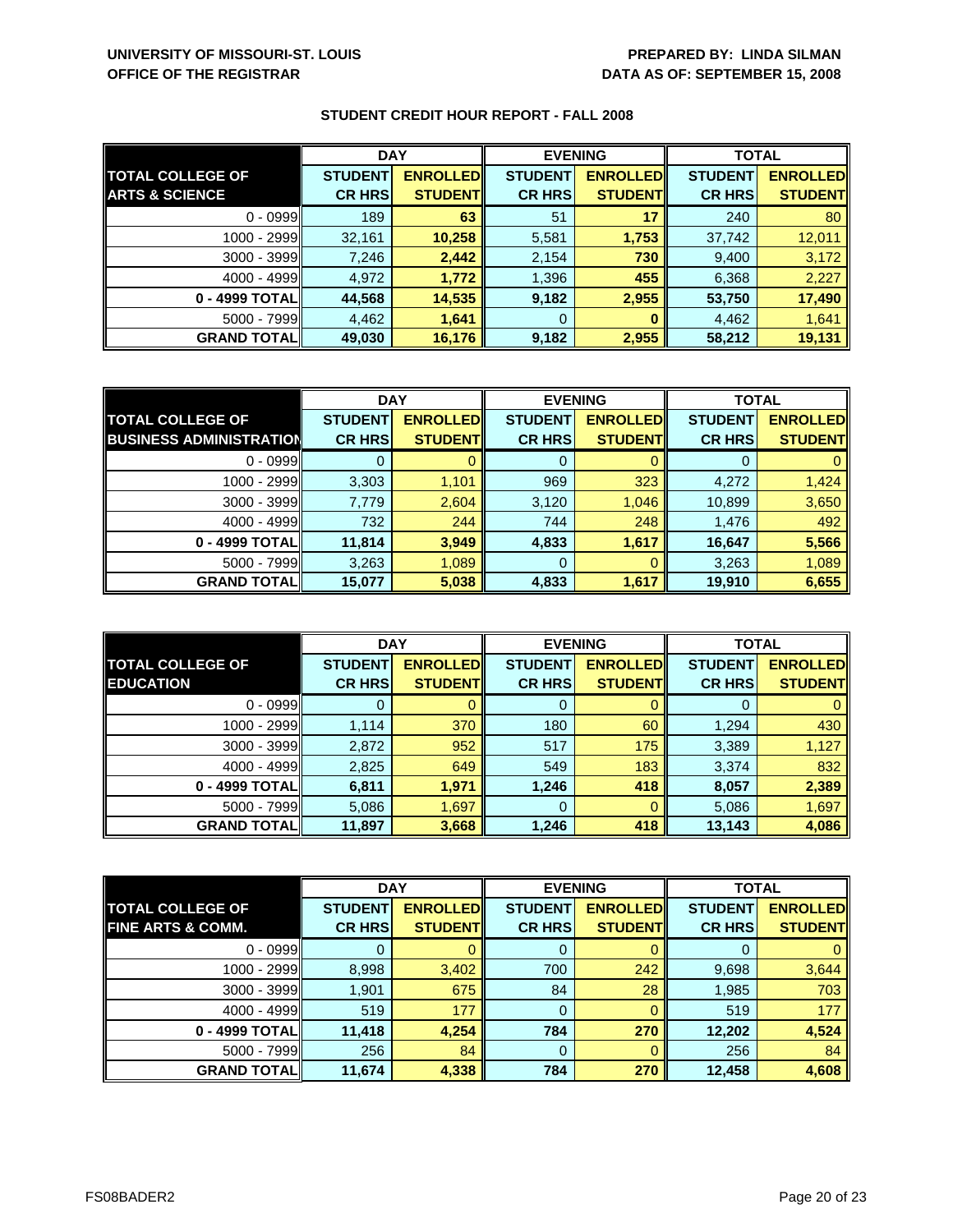|                                                   | <b>DAY</b>                      |                                   | <b>EVENING</b>                  |                                   | <b>TOTAL</b>                    |                                   |
|---------------------------------------------------|---------------------------------|-----------------------------------|---------------------------------|-----------------------------------|---------------------------------|-----------------------------------|
| UMSL/WU ENGINEERING<br><b>PRE-ENGINEERING INC</b> | <b>STUDENT</b><br><b>CR HRS</b> | <b>ENROLLED</b><br><b>STUDENT</b> | <b>STUDENT</b><br><b>CR HRS</b> | <b>ENROLLED</b><br><b>STUDENT</b> | <b>STUDENT</b><br><b>CR HRS</b> | <b>ENROLLED</b><br><b>STUDENT</b> |
| 0 - 0999 Pre-Engineering                          |                                 |                                   |                                 |                                   | 0                               |                                   |
| 1000 - 2999 Pre-Engineering                       |                                 |                                   |                                 |                                   | 0                               |                                   |
| $0 - 0999$                                        |                                 |                                   |                                 |                                   | 0                               |                                   |
| $1000 - 2999$                                     | 133                             | 53                                | 433                             | 171                               | 566                             | 224                               |
| 3000 - 3999                                       |                                 |                                   | 643                             | 216                               | 643                             | 216                               |
| $4000 - 4999$                                     |                                 |                                   | 553                             | 207                               | 553                             | 207                               |
| 0 - 4999 TOTAL                                    | 133                             | 53                                | 1,629                           | 594                               | 1,762                           | 647                               |
| $5000 - 7999$                                     |                                 |                                   |                                 |                                   | $\Omega$                        |                                   |
| <b>GRAND TOTALI</b>                               | 133                             | 53                                | 1,629                           | 594                               | 1,762                           | 647                               |

|                         | <b>DAY</b>     |                 | <b>EVENING</b> |                 | <b>TOTAL</b>   |                 |
|-------------------------|----------------|-----------------|----------------|-----------------|----------------|-----------------|
| <b>TOTAL COLLEGE OF</b> | <b>STUDENT</b> | <b>ENROLLED</b> | <b>STUDENT</b> | <b>ENROLLED</b> | <b>STUDENT</b> | <b>ENROLLED</b> |
| <b>NURSING</b>          | <b>CR HRS</b>  | <b>STUDENT</b>  | <b>CR HRS</b>  | <b>STUDENT</b>  | <b>CR HRS</b>  | <b>STUDENT</b>  |
| $0 - 0999$              |                |                 |                |                 | 0              |                 |
| $1000 - 2999$           | 42             | 14              |                |                 | 42             | 14              |
| $3000 - 3999$           | 2,931          | 773             | 483            | 161             | 3,414          | 934             |
| $4000 - 4999$           | 390            | 92              |                |                 | 390            | 92              |
| 0 - 4999 TOTAL          | 3,363          | 879             | 483            | 161             | 3,846          | 1,040           |
| $5000 - 7999$           | 1,147          | 375             |                |                 | 1,147          | 375             |
| <b>GRAND TOTALI</b>     | 4,510          | 1,254           | 483            | 161             | 4,993          | 1,415           |

|                                             | <b>DAY</b>     |                 | <b>EVENING</b> |                 | <b>TOTAL</b>   |                 |
|---------------------------------------------|----------------|-----------------|----------------|-----------------|----------------|-----------------|
| <b>TOTAL COLLEGE OF</b><br><b>OPTOMETRY</b> | <b>STUDENT</b> | <b>ENROLLED</b> | <b>STUDENT</b> | <b>ENROLLED</b> | <b>STUDENT</b> | <b>ENROLLED</b> |
|                                             | <b>CR HRS</b>  | <b>STUDENT</b>  | <b>CR HRS</b>  | <b>STUDENT</b>  | <b>CR HRS</b>  | <b>STUDENT</b>  |
| $0 - 0999$                                  |                |                 |                |                 |                |                 |
| 1000 - 2999                                 |                |                 |                |                 |                |                 |
| 3000 - 3999                                 |                |                 |                |                 |                |                 |
| $4000 - 4999$                               |                |                 |                |                 |                |                 |
| 0 - 4999 TOTAL                              |                |                 | 0              |                 |                |                 |
| $5000 - 7999$                               | 3,578          | 974             |                |                 | 3,578          | 974             |
| <b>GRAND TOTAL</b>                          | 3,578          | 974             | 0              |                 | 3,578          | 974             |

|                    | <b>DAY</b>     |                 | <b>EVENING</b> |                 | <b>TOTAL</b>   |                 |
|--------------------|----------------|-----------------|----------------|-----------------|----------------|-----------------|
| <b>TOTAL</b>       | <b>STUDENT</b> | <b>ENROLLED</b> | <b>STUDENT</b> | <b>ENROLLED</b> | <b>STUDENT</b> | <b>ENROLLED</b> |
| <b>GRADUATE</b>    | <b>CR HRS</b>  | <b>STUDENTI</b> | <b>CR HRS</b>  | <b>STUDENT</b>  | <b>CR HRS</b>  | <b>STUDENT</b>  |
| $0 - 0999$         |                |                 |                |                 |                |                 |
| 1000 - 2999        |                |                 |                |                 |                | 0               |
| 3000 - 3999        |                |                 |                |                 |                | 0               |
| $4000 - 4999$      | 43             | 43              | 96             | 32              | 139            | 75              |
| 0 - 4999 TOTAL     | 43             | 43              | 96             | 32              | 139            | 75              |
| $5000 - 7999$      | 310            | 110             |                |                 | 310            | 110             |
| <b>GRAND TOTAL</b> | 353            | 153             | 96             | 32              | 449            | 185             |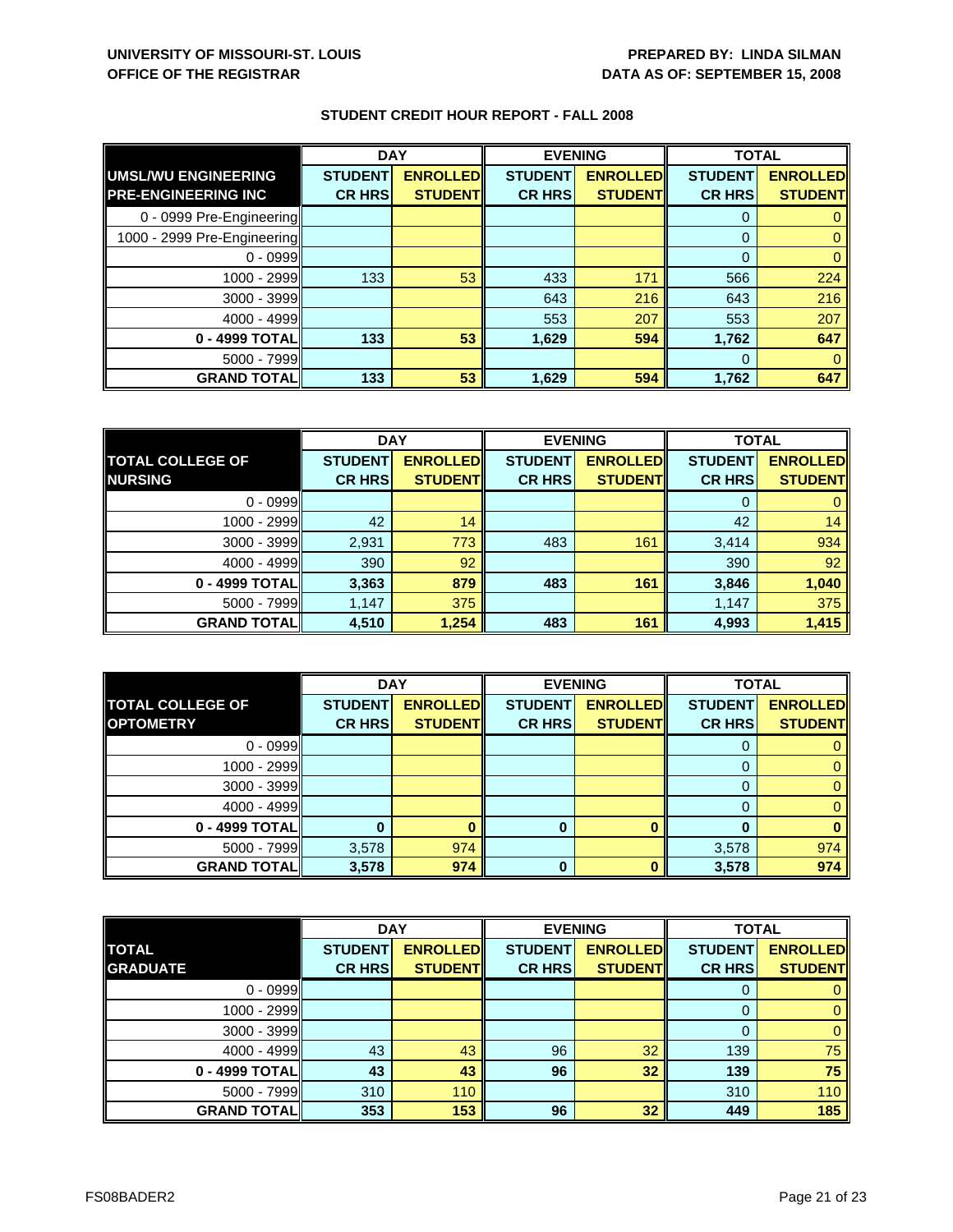|                         | <b>DAY</b>     |                 |                | <b>EVENING</b>  | <b>TOTAL</b>   |                 |
|-------------------------|----------------|-----------------|----------------|-----------------|----------------|-----------------|
| TOTAL AIR &             | <b>STUDENT</b> | <b>ENROLLED</b> | <b>STUDENT</b> | <b>ENROLLED</b> | <b>STUDENT</b> | <b>ENROLLED</b> |
| <b>MILITARY SCIENCE</b> | <b>CR HRS</b>  | <b>STUDENT</b>  | <b>CR HRS</b>  | <b>STUDENT</b>  | <b>CR HRS</b>  | <b>STUDENT</b>  |
| $0 - 0999$              |                |                 |                |                 |                |                 |
| 1000 - 2999             | 24             | 10 <sup>1</sup> |                |                 | 24             | 10 <sup>1</sup> |
| $3000 - 3999$           |                |                 |                |                 |                |                 |
| $4000 - 4999$           | 12             |                 |                |                 | 12             |                 |
| 0 - 4999 TOTAL          | 36             | 14              | 0              |                 | 36             | 14              |
| $5000 - 7999$           |                |                 |                |                 |                |                 |
| <b>GRAND TOTAL</b>      | 36             | 14              | 0              |                 | 36             | 14              |

|                    | <b>DAY</b>     |                 | <b>EVENING</b> |                 | <b>TOTAL</b>   |                 |
|--------------------|----------------|-----------------|----------------|-----------------|----------------|-----------------|
|                    | <b>STUDENT</b> | <b>ENROLLED</b> | <b>STUDENT</b> | <b>ENROLLED</b> | <b>STUDENT</b> | <b>ENROLLED</b> |
| <b>TOTAL CO-OP</b> | <b>CR HRS</b>  | <b>STUDENT</b>  | <b>CR HRS</b>  | <b>STUDENT</b>  | <b>CR HRS</b>  | <b>STUDENT</b>  |
| $0 - 0999$         |                |                 |                |                 |                |                 |
| $1000 - 2999$      |                |                 |                |                 |                |                 |
| $3000 - 3999$      | 67             |                 |                |                 | 67             |                 |
| $4000 - 4999$      | 218            | 28              |                |                 | 218            | 28              |
| $0 - 4999$ TOTAL   | 285            | 34              | 0              |                 | 285            | 34              |
| $5000 - 7999$      |                |                 |                |                 |                |                 |
| <b>GRAND TOTAL</b> | 285            | 34              | O              |                 | 285            | 34              |

|                        | <b>DAY</b>     |                 | <b>EVENING</b> |                 | <b>TOTAL</b>   |                 |
|------------------------|----------------|-----------------|----------------|-----------------|----------------|-----------------|
|                        | <b>STUDENT</b> | <b>ENROLLED</b> | <b>STUDENT</b> | <b>ENROLLED</b> | <b>STUDENT</b> | <b>ENROLLED</b> |
| <b>TOTAL ON CAMPUS</b> | <b>CR HRS</b>  | <b>STUDENT</b>  | <b>CR HRS</b>  | <b>STUDENT</b>  | <b>CR HRS</b>  | <b>STUDENT</b>  |
| $0 - 0999$             | 189            | 63              | 51             | 17              | 240            | 80              |
| 1000 - 2999            | 45,775         | 15,208          | 7,863          | 2,549           | 53,638         | 17,757          |
| $3000 - 3999$          | 22,796         | 7,452           | 7,001          | 2,356           | 29,797         | 9,808           |
| $4000 - 4999$          | 9,711          | 3,009           | 3,338          | 1,125           | 13,049         | 4,134           |
| $0 - 4999$ TOTAL       | 78,471         | 25,732          | 18,253         | 6,047           | 96,724         | 31,779          |
| $5000 - 7999$          | 18,102         | 5,970           | 0              |                 | 18,102         | 5,970           |
| <b>GRAND TOTALI</b>    | 96,573         | 31,702          | 18,253         | 6,047           | 114,826        | 37,749          |

| <b>TOTAL OFF CAMPUS</b> | <b>DAY</b>     |                 |                | <b>EVENING</b>  | <b>TOTAL</b>   |                 |
|-------------------------|----------------|-----------------|----------------|-----------------|----------------|-----------------|
| <b>CREDIT HOURS BY</b>  | <b>STUDENT</b> | <b>ENROLLED</b> | <b>STUDENT</b> | <b>ENROLLED</b> | <b>STUDENT</b> | <b>ENROLLED</b> |
| <b>COURSE LEVEL</b>     | <b>CR HRS</b>  | <b>STUDENT</b>  | <b>CR HRS</b>  | <b>STUDENT</b>  | <b>CR HRS</b>  | <b>STUDENT</b>  |
| $0 - 0999$              |                |                 |                |                 |                |                 |
| $1000 - 2999$           |                |                 |                |                 |                |                 |
| $3000 - 3999$           |                |                 |                |                 |                |                 |
| $4000 - 4999$           |                |                 |                |                 |                |                 |
| 0 - 4999 TOTAL          |                |                 | 0              |                 |                |                 |
| $5000 - 7999$           |                |                 |                |                 |                |                 |
| <b>GRAND TOTAL</b>      |                |                 | U              |                 |                |                 |